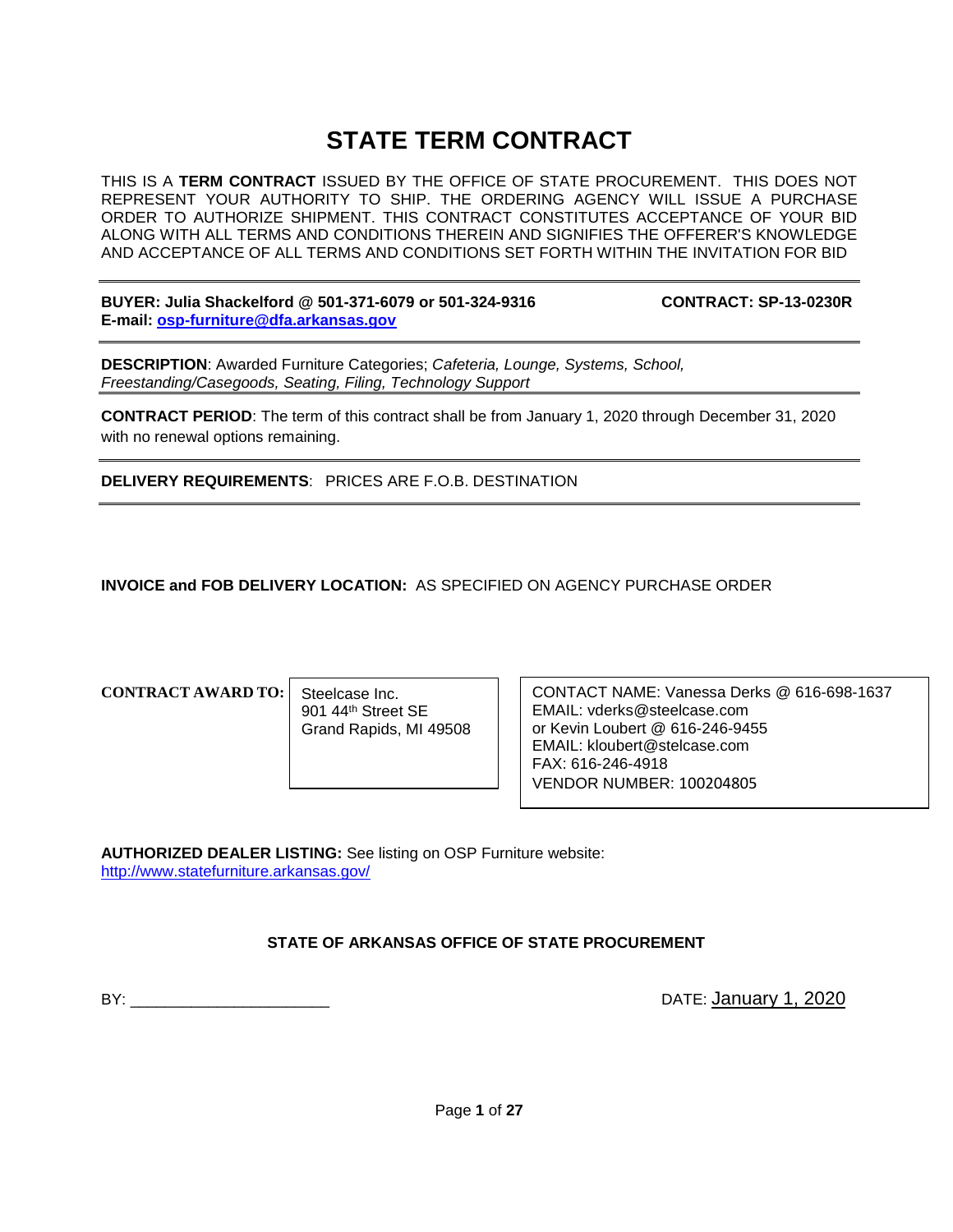## **MANUFACTURER'S PRICE LIST 190 EFFECTIVE DATE: APRIL 15, 2019**

State of Arkansas Office of State Procurement **IFB No. SP-13-0230R** Steelcase Pricing Updated: 01/01/2020 Effective Date of Published Price List: 04/15/2019 (Price List 190)

| <b>General Steel including</b>                                                                                                     | <b>Tier</b> | <b>Drop Ship</b> |
|------------------------------------------------------------------------------------------------------------------------------------|-------------|------------------|
| Max Stacker III                                                                                                                    | $0 - 15K$   | 57% Off          |
|                                                                                                                                    | 15K-100K    | 57% Off          |
|                                                                                                                                    | 100K-300K   | 60% Off          |
|                                                                                                                                    | 300K+       | Neg              |
|                                                                                                                                    |             |                  |
| Groupwork                                                                                                                          | $0 - 15K$   | 55% Off          |
|                                                                                                                                    | 15K-100K    | 55% Off          |
|                                                                                                                                    | 100K-300K   | 55% Off          |
|                                                                                                                                    | 300K-500K   | 56% Off          |
|                                                                                                                                    | 500K+       | <b>Neg</b>       |
|                                                                                                                                    |             |                  |
| Universal System Worksurface - Wood,<br>Universal System Worksurface, Universal<br>Tables, Answer, Answer Beam, Answer<br>Fence    | $0 - 15K$   | 58% Off          |
|                                                                                                                                    | 15K-100K    | 58% Off          |
|                                                                                                                                    | 100K-300K   | 63% Off          |
|                                                                                                                                    | 300K+       | Neg              |
|                                                                                                                                    |             |                  |
| <b>Finished Goods Turnstone</b>                                                                                                    | $0 - 15K$   | 54% Off          |
|                                                                                                                                    | 15K-100K    | 54% Off          |
|                                                                                                                                    | 100K-300K   | 57% Off          |
|                                                                                                                                    | 300K+       | Neg              |
|                                                                                                                                    |             |                  |
| Leap, Reply, Player, Cachet, Move, Amia, Cobi,<br>i2i, Node, Think                                                                 | $0 - 15K$   | 51% Off          |
|                                                                                                                                    | 15K-100K    | 51% Off          |
|                                                                                                                                    | 100K-300K   | 54% Off          |
|                                                                                                                                    | 300K+       | <b>Neg</b>       |
|                                                                                                                                    |             |                  |
| <b>Finished Goods Coalesse</b>                                                                                                     | 0-150K      | 50% Off          |
| Enea seating/tables, Emu chairs/tables, Kart,<br>Enea Lottus, Ando, Bob seating/tables, Peek,<br>Akira, Au Lait, Coupe, Thoughtful | 150K+       | Neg              |

#### **Appendix 1\_ STEELCASE BID PRICE SHEET(S)**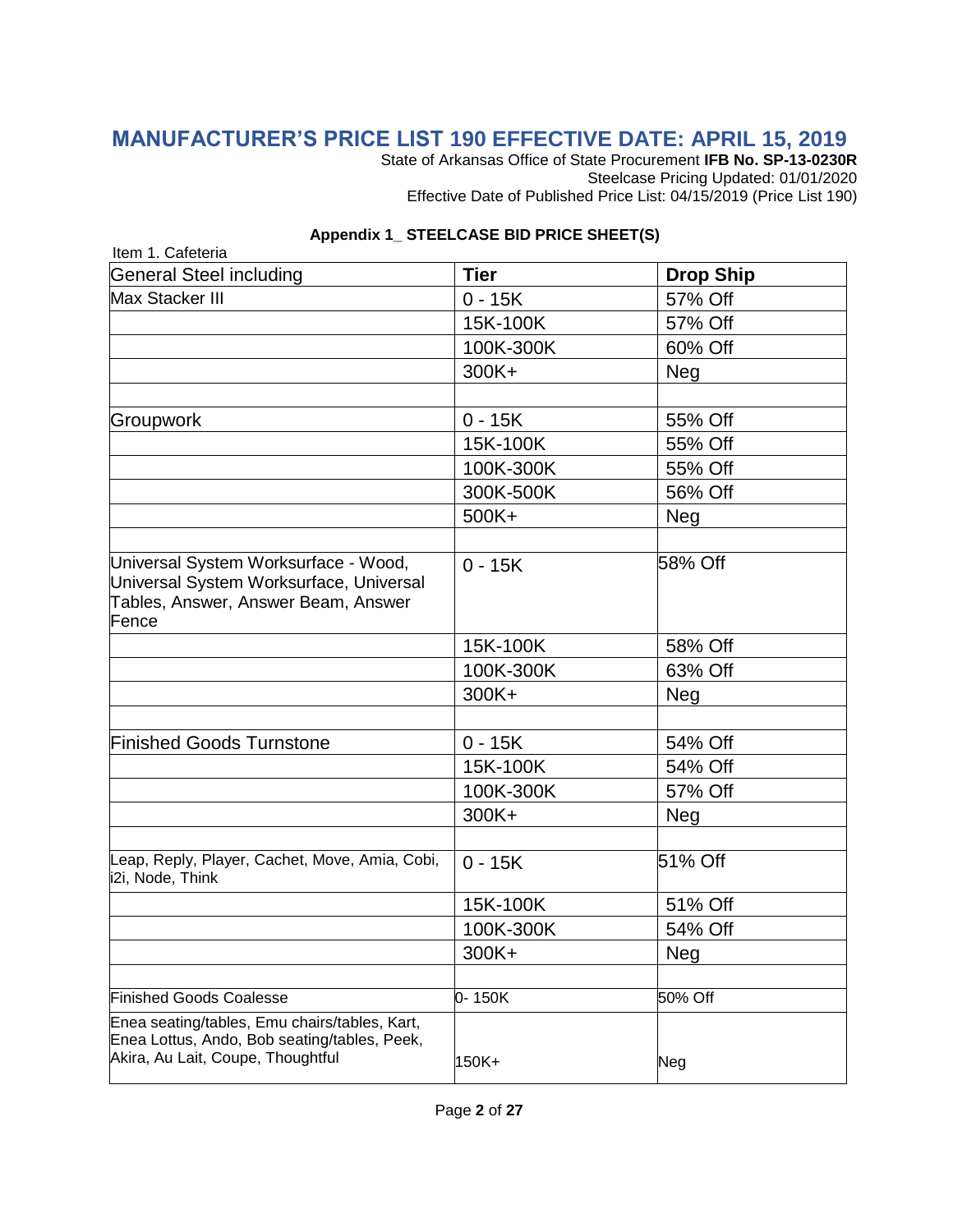|                                      | $\overline{T}$ ier | <b>Drop Ship</b> |
|--------------------------------------|--------------------|------------------|
| <b>General Steel</b>                 | $0 - 15K$          | 57% Off          |
|                                      | 15K-100K           | 57% Off          |
|                                      | 100K-300K          | 60% Off          |
|                                      | $300K +$           | Neg              |
|                                      |                    |                  |
| Groupwork                            | $0 - 15K$          | 55% Off          |
|                                      | 15K-100K           | 55% Off          |
|                                      | 100K-300K          | 55% Off          |
|                                      | 300K-500K          | 56% Off          |
|                                      | $500K +$           | Neg              |
| Verb                                 | $0 - 15K$          | 52% Off          |
|                                      | 15K-100K           | 52% Off          |
|                                      | 100K-300K          | 55% Off          |
|                                      | 300K+              | Neg              |
|                                      |                    |                  |
| Media:scape Lounge                   | $0 - 15K$          | 44% Off          |
| Media:scape                          | 15K-100K           | 44% Off          |
|                                      | 100K-300K          | 45% Off          |
|                                      | $300K +$           | Neg              |
| <b>Eno Accessories</b>               | $0-50K$            | 43% Off          |
| Eno Whiteboards                      | 50K-200K           | 44% Off          |
|                                      | $200K +$           |                  |
|                                      |                    | Neg              |
| <b>Finished Goods Turnstone</b>      | $0 - 15K$          | 54% Off          |
| Scoop, Jenny, Campfire, Uno, Sweeper | 15K-100K           | 54% Off          |
|                                      | 100K-300K          | 57% Off          |
|                                      | 300K+              | Neg              |
|                                      |                    |                  |
| Coalesse                             | $0 - 150K$         | 50% Off          |
|                                      | $150K +$           | Neg              |

Item 2. Dorm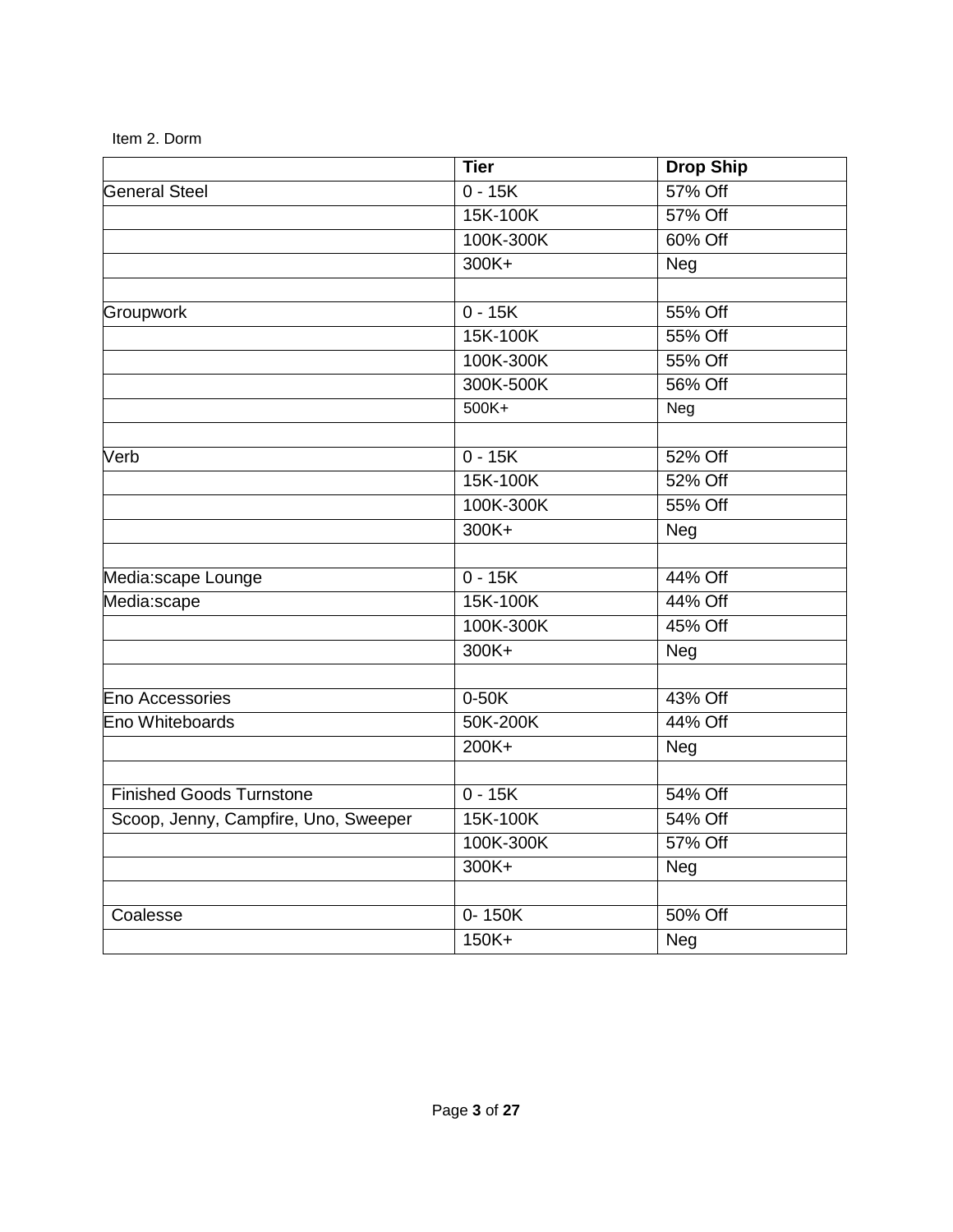|                                                                                                  | Tier      | <b>Drop Ship</b> |
|--------------------------------------------------------------------------------------------------|-----------|------------------|
| 462 Leap, 466 Reply, 475 Player, 487<br>Cachet, 490 Move, Amia, Cobi, i2i, Node,<br><b>Think</b> | $0 - 15K$ | 51% Off          |
|                                                                                                  | 15K-100K  | 51% Off          |
|                                                                                                  | 100K-300K | 54% Off          |
|                                                                                                  | $300K +$  | <b>Neg</b>       |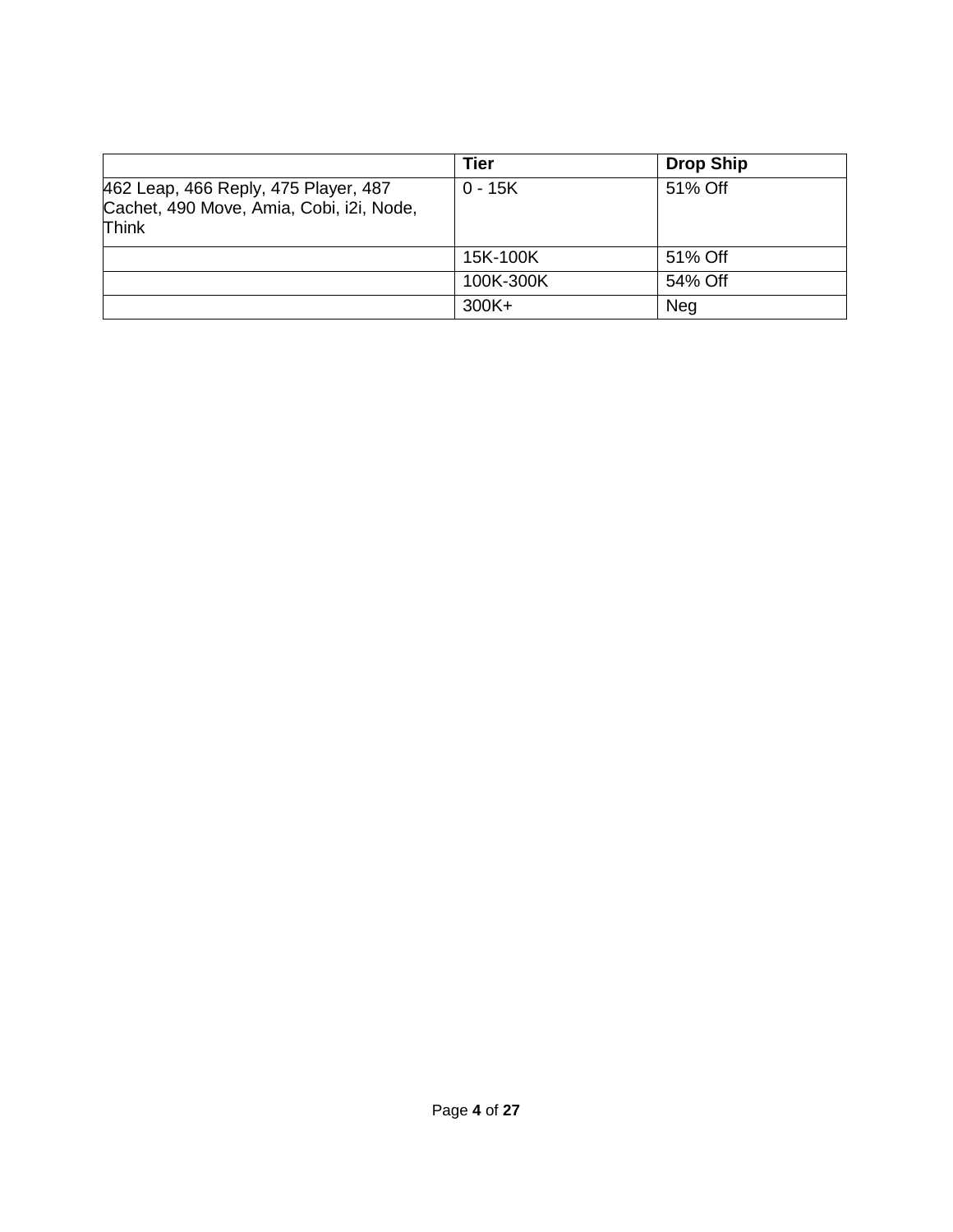|  |  | Item 3. Library |
|--|--|-----------------|
|--|--|-----------------|

|                                                                                                                                                                                                         | <b>Tier</b> | <b>Drop Ship</b>      |
|---------------------------------------------------------------------------------------------------------------------------------------------------------------------------------------------------------|-------------|-----------------------|
| General Steel including Post & Beam and<br>Ellipse                                                                                                                                                      | $0 - 15K$   | 57% Off               |
| Post & Beam System                                                                                                                                                                                      | 15K-100K    | 57% Off               |
| Ellipse                                                                                                                                                                                                 | 100K-300K   | 60% Off               |
|                                                                                                                                                                                                         | 300K+       | Neg                   |
|                                                                                                                                                                                                         |             |                       |
| <b>Finished Goods Turnstone</b>                                                                                                                                                                         | $0 - 15K$   | 54% Off               |
| Scoop, Jenny, Campfire, Uno, Sweeper                                                                                                                                                                    | 15K-100K    | 54% Off               |
|                                                                                                                                                                                                         | 100K-300K   | 57% Off               |
|                                                                                                                                                                                                         | 300K+       | Neg                   |
| Coalesse                                                                                                                                                                                                |             |                       |
| Enea seating/tables, Emu chairs/tables,<br>Kart, Enea Lottus, Ando, Bob seating/tables,<br>Peek, Akira, Au Lait, Opera, Coupe,<br>Thoughtful, X-stack, Bix, Sidewalk, Runner,<br>Reunion, Circa, Ripple | 0-150K      | 50% Off               |
|                                                                                                                                                                                                         | $150K +$    | Neg                   |
|                                                                                                                                                                                                         |             |                       |
| Media:scape Lounge                                                                                                                                                                                      | $0 - 15K$   | 44% Off               |
| Media:scape                                                                                                                                                                                             | 15K-100K    | 44% Off               |
| Wiesner Hager Nooi                                                                                                                                                                                      | 100K-300K   | $\overline{45\%}$ Off |
|                                                                                                                                                                                                         | 300K+       | Neg                   |
| Mitchell Gold + Bob W., Extremis                                                                                                                                                                        | $1+$        | 18.95% Off            |
|                                                                                                                                                                                                         |             |                       |
| <b>FLOS Lighting</b>                                                                                                                                                                                    | $1+$        | 6% Off                |
| Bolia                                                                                                                                                                                                   | $1+$        | 8% Off                |
|                                                                                                                                                                                                         |             |                       |
| <b>Verlay Table</b>                                                                                                                                                                                     | $0 - 50K$   | 52.5% Off             |
|                                                                                                                                                                                                         | 50K-150K    | 54.57% Off            |
|                                                                                                                                                                                                         |             |                       |
| Carl Hansen Seating/Tables                                                                                                                                                                              | $0 - 150K$  | 45% Off               |
|                                                                                                                                                                                                         |             |                       |
| Orangebox Acoustic Pods                                                                                                                                                                                 | $0 - 50K$   | 42.75% Off            |
|                                                                                                                                                                                                         | 50K-150K    | 44.25% Off            |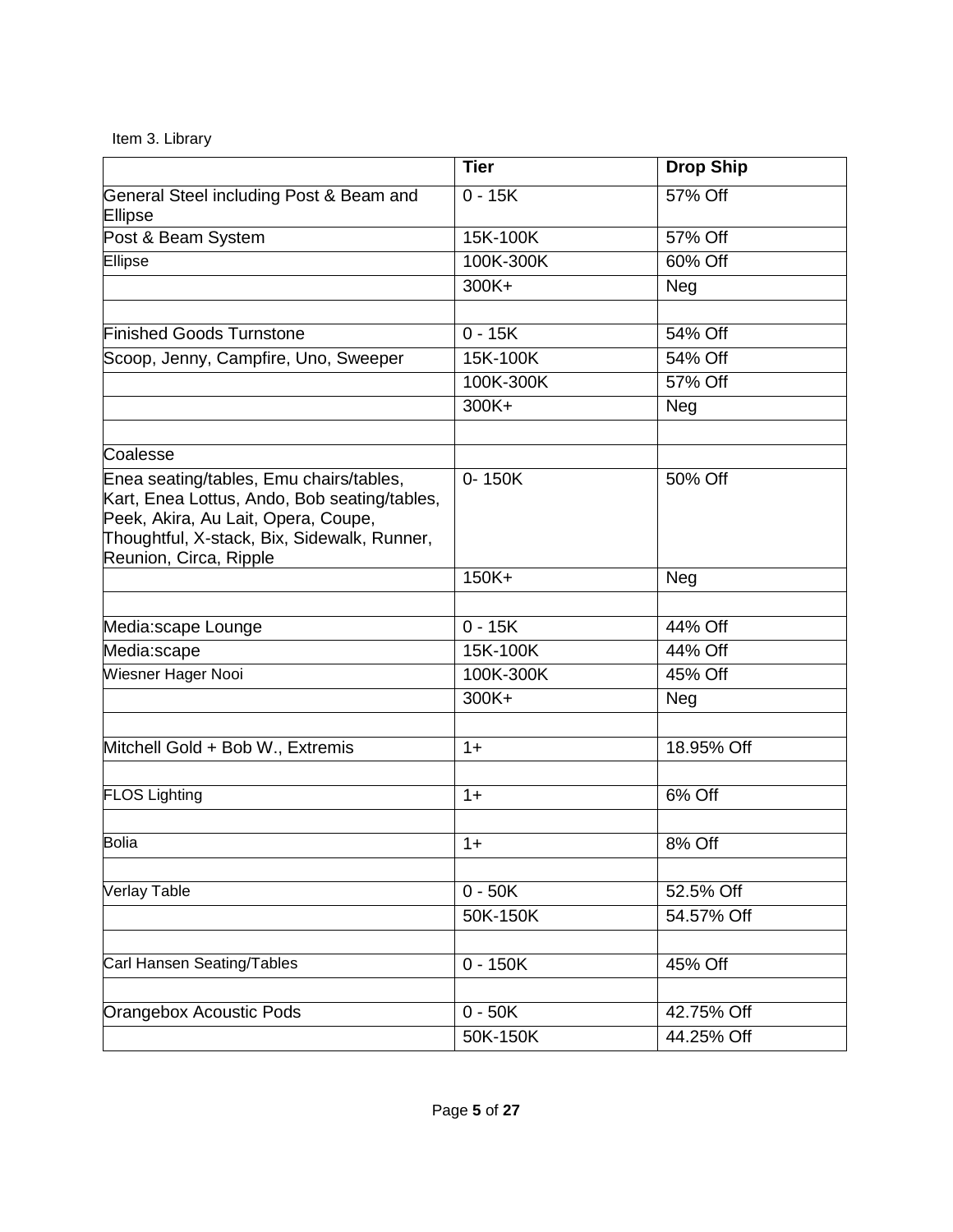| Item 4. Lounge Furniture |  |
|--------------------------|--|
|--------------------------|--|

|                                                                                                                                                                                                                                                                                                             | <b>Tier</b> | <b>Drop Ship</b> |
|-------------------------------------------------------------------------------------------------------------------------------------------------------------------------------------------------------------------------------------------------------------------------------------------------------------|-------------|------------------|
| <b>General Steel</b>                                                                                                                                                                                                                                                                                        | $0 - 15K$   | 57% Off          |
|                                                                                                                                                                                                                                                                                                             | 15K-100K    | 57% Off          |
|                                                                                                                                                                                                                                                                                                             | 100K-300K   | 60% Off          |
|                                                                                                                                                                                                                                                                                                             | 300K+       | Neg              |
|                                                                                                                                                                                                                                                                                                             |             |                  |
| Media:scape Lounge                                                                                                                                                                                                                                                                                          | $0 - 15K$   | 44% Off          |
| Media:scape                                                                                                                                                                                                                                                                                                 | 15K-100K    | 44% Off          |
| Umami                                                                                                                                                                                                                                                                                                       | 100K-300K   | 45% Off          |
| 464 Leap Work Lounge                                                                                                                                                                                                                                                                                        | 300K+       | Neg              |
|                                                                                                                                                                                                                                                                                                             |             |                  |
| <b>Finished Goods Turnstone</b>                                                                                                                                                                                                                                                                             | $0 - 15K$   | 54% Off          |
| Scoop, Jenny, Campfire, Uno, Sweeper                                                                                                                                                                                                                                                                        | 15K-100K    | 54% Off          |
|                                                                                                                                                                                                                                                                                                             | 100K-300K   | 57% Off          |
|                                                                                                                                                                                                                                                                                                             | 300K+       | Neg              |
| Coalesse                                                                                                                                                                                                                                                                                                    |             |                  |
| Enea seating/tables, Emu chairs/tables,<br>Kart, Enea Lottus, Ando, Bob seating/tables,<br>Peek, Akira, Au Lait, Opera, Coupe,<br>Thoughtful, X-stack, Bix, Sidewalk, Runner,<br>Reunion, Circa, Ripple, Evanuau, Await,<br>Topo, Archipelago, Switch, SW_1, Hosu,<br>Swathmore, Calm, Passarelle, Diekman, | $0 - 150K$  | 50% Off          |
|                                                                                                                                                                                                                                                                                                             |             |                  |
| <b>West Elm</b>                                                                                                                                                                                                                                                                                             | $0 - 50K$   | 49.25% Off       |
|                                                                                                                                                                                                                                                                                                             | 50K-150K    | 50.50% Off       |
| Sylvi Lounge                                                                                                                                                                                                                                                                                                | $0 - 50K$   | 44.5% Off        |
|                                                                                                                                                                                                                                                                                                             | 50K-150K    | 47% Off          |
|                                                                                                                                                                                                                                                                                                             |             |                  |
|                                                                                                                                                                                                                                                                                                             |             |                  |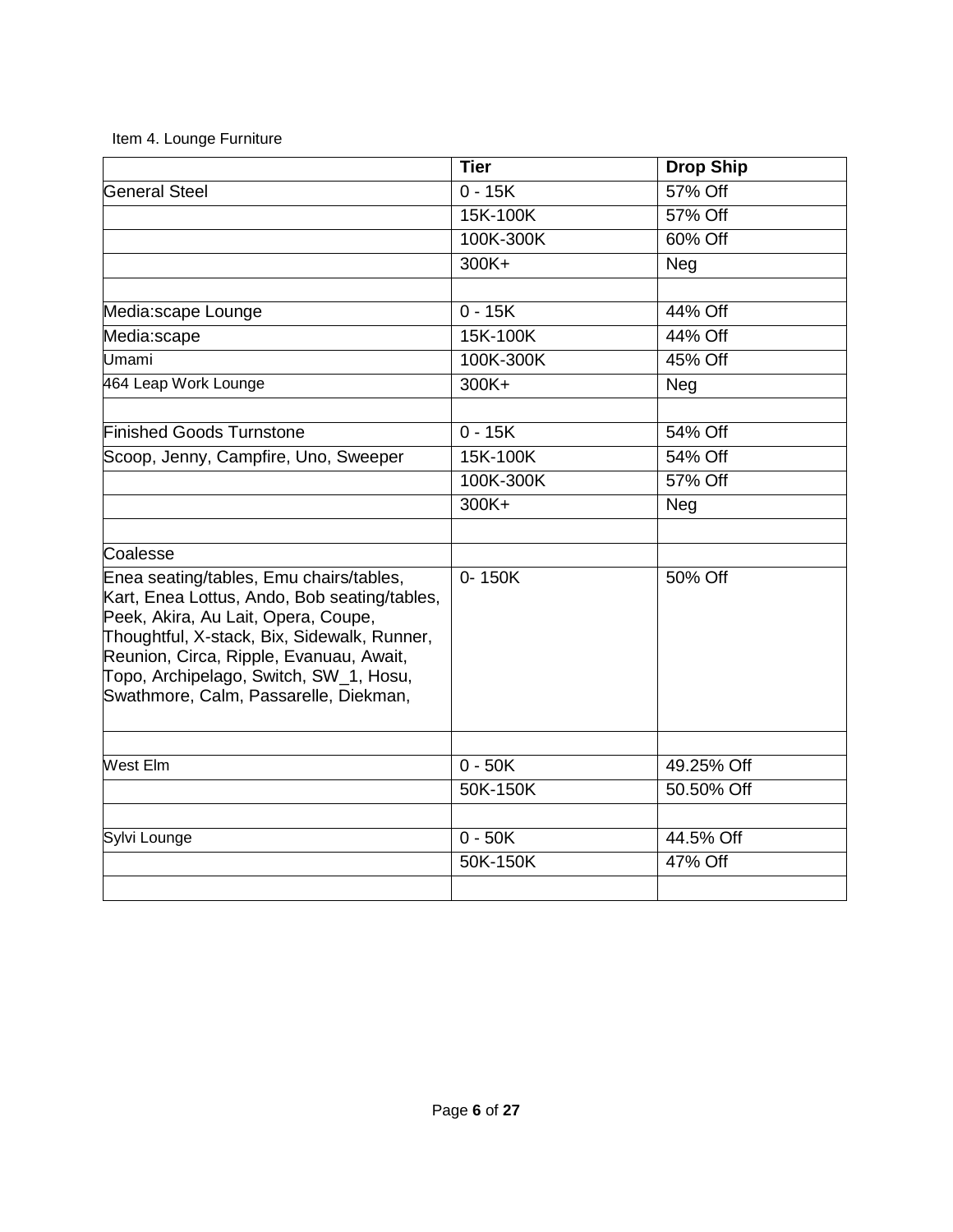Item 5. Systems Furniture

| General Steel including:                | <b>Tier</b>        | <b>Drop Ship</b> |
|-----------------------------------------|--------------------|------------------|
| Post & Beam System                      | $0 - 15K$          | 57% Off          |
| Context                                 | 15K-100K           | 57% Off          |
| Ellipse                                 | 100K-300K          | 60% Off          |
|                                         | $300K +$           | Neg              |
|                                         |                    |                  |
| Groupwork                               | $\overline{0-15K}$ | 55% Off          |
| <b>TS Mobile Pedestals</b>              | 15K-100K           | 55% Off          |
| <b>TS Tower Too</b>                     | 100K-300K          | 55% Off          |
| TS Large Storage Cabinets, TS Laterals  | 300K-500K          | 56% Off          |
|                                         | 500K+              | Neg              |
|                                         |                    |                  |
| <b>LED Linear</b>                       | $0 - 50K$          | 46% Off          |
|                                         | 50K-144K           | 50% Off          |
|                                         | $144K+$            | Neg              |
| <b>TS Underworksurface Lateral File</b> | $0 - 15K$          | 58% Off          |
|                                         |                    |                  |
| <b>TS Fixed Pedestals</b>               | 15K-100K           | 58% Off          |
|                                         | 100K-300K          | 61% Off          |
|                                         | 300K+              | Neg              |
| Kick Freestanding Casegoods             | $0 - 15K$          | 58% Off          |
| <b>Kick</b>                             | 15K-100K           | 58% Off          |
| <b>TS Worksurface</b>                   | 100K-300K          | 61% Off          |
| <b>TS Bins &amp; Shelves</b>            | 300K+              | <b>Neg</b>       |
|                                         |                    |                  |
| Avenir                                  | $0 - 15K$          | 57% Off          |
| U-Free Hutch Kits                       | 15K-100K           | 57% Off          |
|                                         | 100K-300K          | 62% Off          |
|                                         | 300K+              | Neg              |
|                                         |                    |                  |
| Answer                                  | $0 - 15K$          | 58% Off          |
| <b>Univ Tables</b>                      | 15K-100K           | 58% Off          |
| Univ Worksurface Systems                | 100K-300K          | 63% Off          |
| Duo Storage For Answer                  | 300K+              | Neg              |
| Univ System Worksurface-Wood            |                    |                  |
|                                         |                    |                  |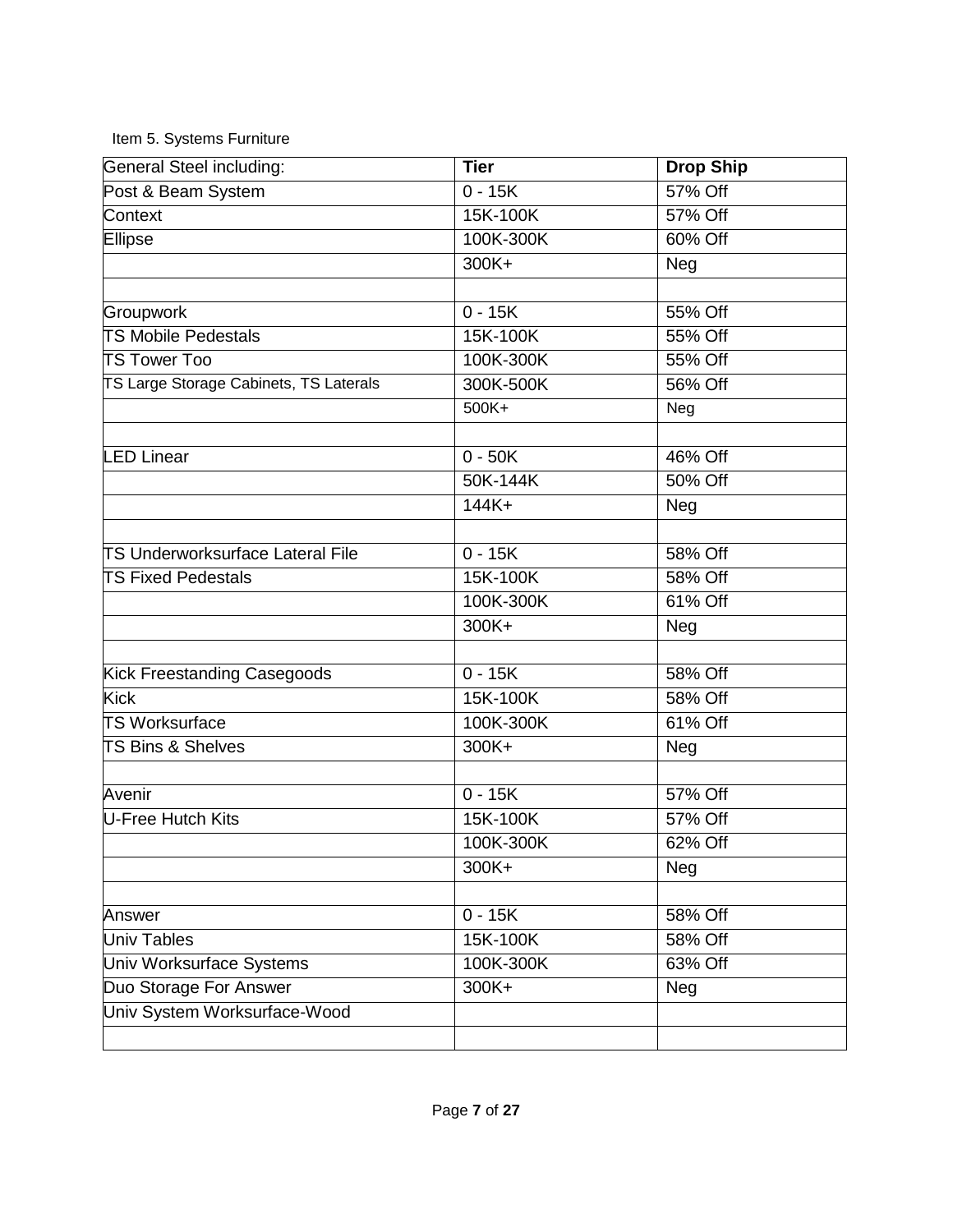|                                  | <b>Tier</b> | <b>Drop Ship</b> |
|----------------------------------|-------------|------------------|
| Internode                        | $0 - 15K$   | 58% Off          |
| Segment Power & Communication    | 15K-100K    | 58% Off          |
| <b>Standard Lighting</b>         | 100K-300K   | 63% Off          |
| <b>Utility Lighting</b>          | 300K+       | Neg              |
| Montage                          |             |                  |
| <b>Answer Freestanding</b>       |             |                  |
|                                  |             |                  |
| Bottomline Task Light            | $0-50K$     | 50% Off          |
| <b>LED Personal Task</b>         | 50K-144K    | 51% Off          |
| <b>LED Shelf Light</b>           | $144K+$     | Neg              |
| <b>Underline Task</b>            |             |                  |
| <b>LED Desktop</b>               |             |                  |
|                                  |             |                  |
| Verb                             | $0 - 15K$   | 52% Off          |
|                                  | 15K-100K    | 52% Off          |
|                                  | 100K-300K   | 55% Off          |
|                                  | 300K+       | Neg              |
|                                  |             |                  |
| <b>Premium Whiteboard</b>        | All         | 49% Off          |
| Markerboard/Erasers              |             |                  |
| <b>Misc Accessories</b>          |             |                  |
|                                  |             |                  |
| C:scape                          | $0 - 15K$   | 46% Off          |
| Frame One                        | 15K-100K    | 46% Off          |
| <b>Divisio Screens</b>           | 100K-300K   | 48% Off          |
| Universal Privacy Modesty Screen | 300K+       | Neg              |
| <b>B</b> Free - Furniture        |             |                  |
| Irys                             | $0 - 50K$   | 48.75% Off       |
|                                  | 50K-150K    | 50% Off          |
|                                  |             |                  |
| <b>Orangebox Acoustic Pods</b>   | $0 - 50K$   | 42.75% Off       |
|                                  | 50K-150K    | 44.25% Off       |
|                                  |             |                  |
| <b>Sarto Privacy Screens</b>     | $0 - 50K$   | 48% Off          |
|                                  | 50K-150K    | 53.61% Off       |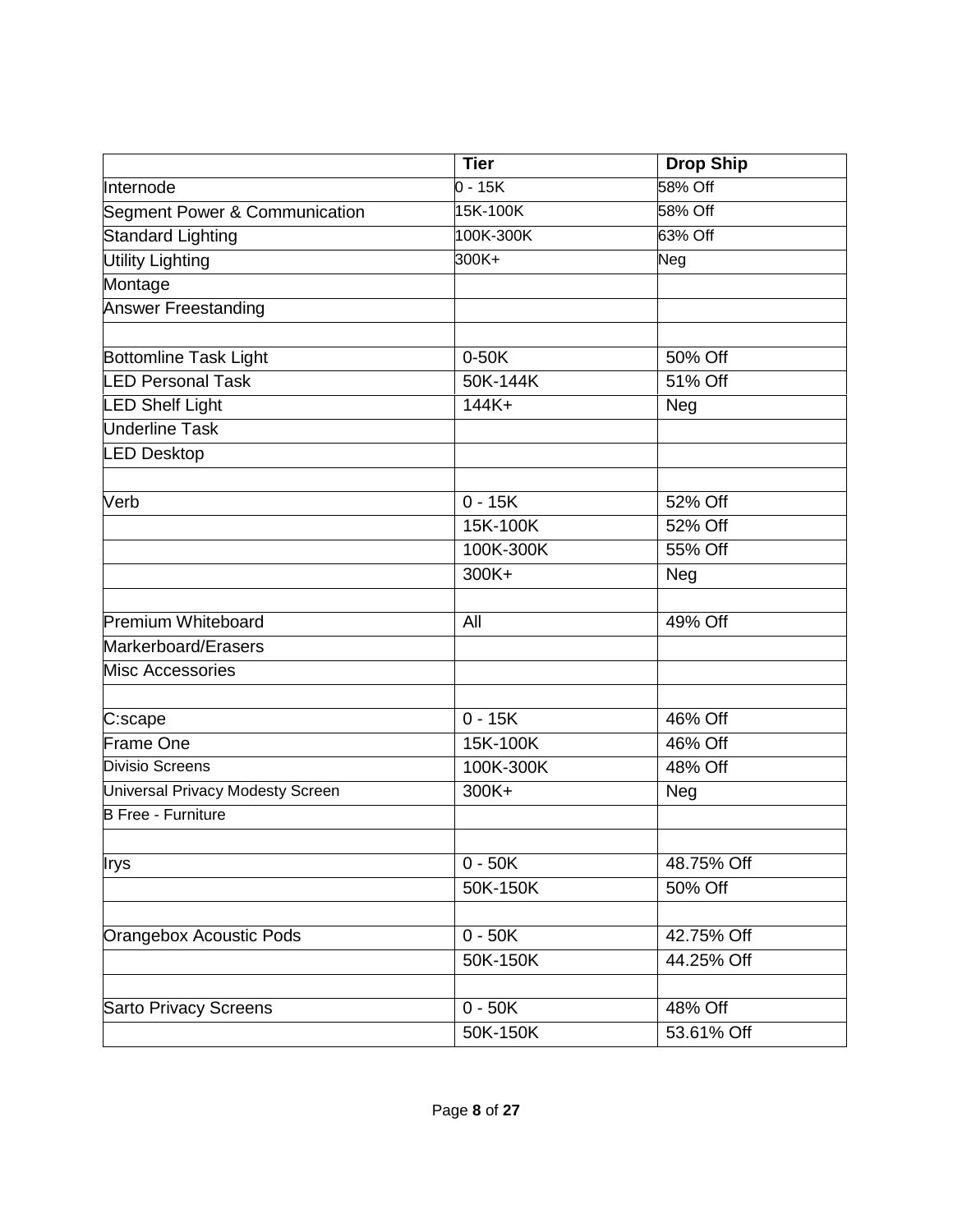| 44% Off<br>$0 - 15K$<br>Media:scape Lounge<br>15K-100K<br>Media:scape<br>44% Off<br>300K+<br>Neg<br>47% Off<br><b>Arch Modular Power</b><br>1-100K<br>100K-300K<br>50% Off<br>Pathways Power & Communication<br><b>Privacy Wall</b><br>300K+<br>Neg |  |
|-----------------------------------------------------------------------------------------------------------------------------------------------------------------------------------------------------------------------------------------------------|--|
|                                                                                                                                                                                                                                                     |  |
|                                                                                                                                                                                                                                                     |  |
|                                                                                                                                                                                                                                                     |  |
|                                                                                                                                                                                                                                                     |  |
|                                                                                                                                                                                                                                                     |  |
|                                                                                                                                                                                                                                                     |  |
|                                                                                                                                                                                                                                                     |  |
|                                                                                                                                                                                                                                                     |  |
|                                                                                                                                                                                                                                                     |  |
| Low Profile Floor<br>1-100K<br>52% Off                                                                                                                                                                                                              |  |
| QT Pro<br>100K-300K<br>54% Off                                                                                                                                                                                                                      |  |
|                                                                                                                                                                                                                                                     |  |
|                                                                                                                                                                                                                                                     |  |
|                                                                                                                                                                                                                                                     |  |
| $0-50K$<br>43% Off<br>Eno Access                                                                                                                                                                                                                    |  |
| 50K-200K<br>44% Off<br>Eno Whiteboards                                                                                                                                                                                                              |  |
| 200K+<br>Neg                                                                                                                                                                                                                                        |  |
|                                                                                                                                                                                                                                                     |  |
| Roomwizard 2.0<br>All tiers<br>47.5% Off                                                                                                                                                                                                            |  |
|                                                                                                                                                                                                                                                     |  |
| <b>Finished Goods Turnstone</b><br>$0 - 15K$<br>54% Off                                                                                                                                                                                             |  |
| 15K-100K<br>54% Off<br>Scoop, Jenny                                                                                                                                                                                                                 |  |
| 100K-300K<br>57% Off                                                                                                                                                                                                                                |  |
| 300K+<br><b>Neg</b>                                                                                                                                                                                                                                 |  |
|                                                                                                                                                                                                                                                     |  |
| <b>TS Fixed Peds</b><br>$0 - 15K$<br>58% Off                                                                                                                                                                                                        |  |
| 15K-100K<br>58% Off                                                                                                                                                                                                                                 |  |
| 100K-300K<br>61% Off                                                                                                                                                                                                                                |  |
| 300K+<br>Neg                                                                                                                                                                                                                                        |  |
|                                                                                                                                                                                                                                                     |  |
| All tiers<br>35% Off<br>Service Parts - Steel                                                                                                                                                                                                       |  |
| <b>Service Parts - Turnstone</b><br>Service Parts - Wood                                                                                                                                                                                            |  |
|                                                                                                                                                                                                                                                     |  |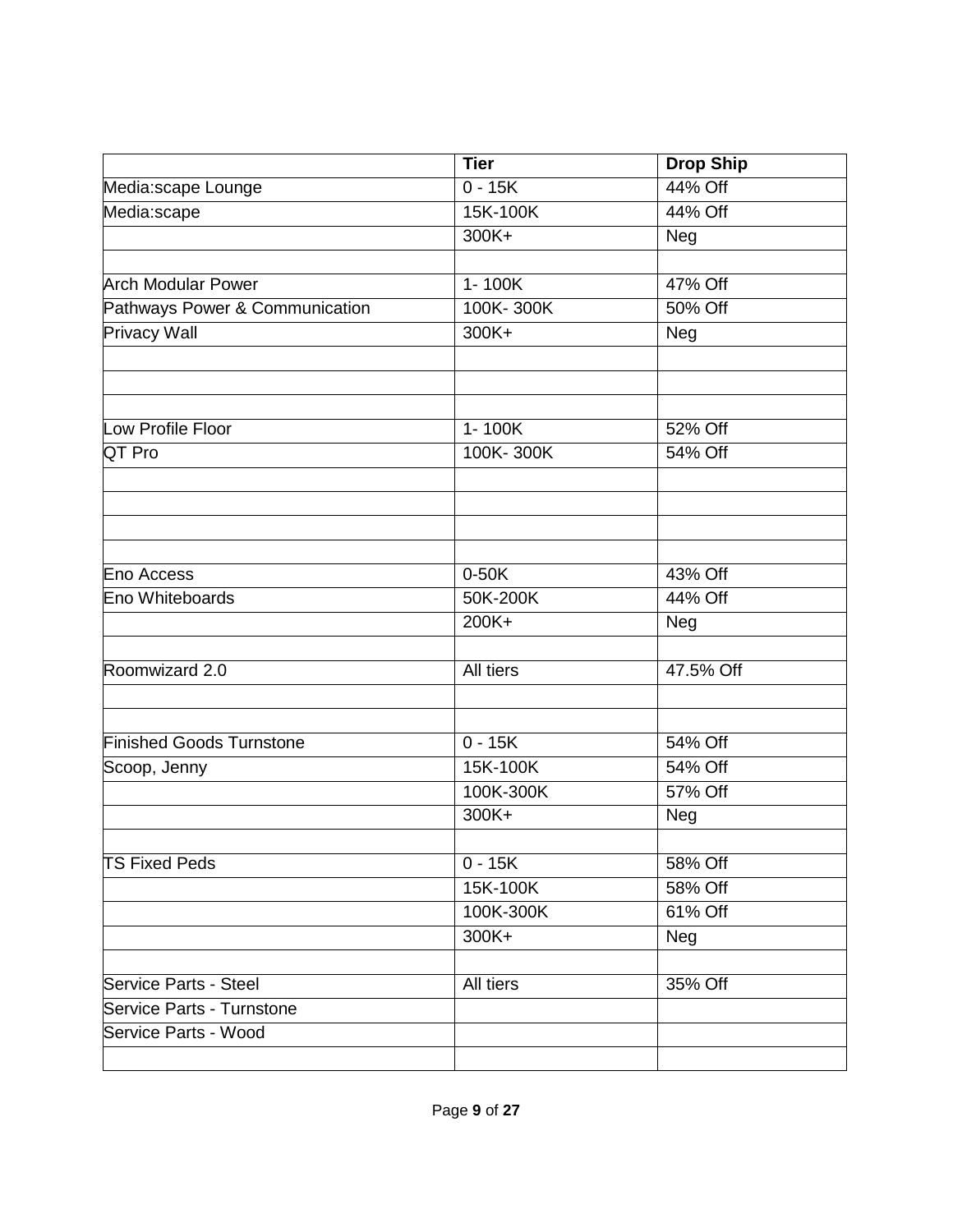|                                 | <b>Tier</b>          | <b>Drop Ship</b> |
|---------------------------------|----------------------|------------------|
| Adj Tables - Airtouch           | $0 - 15K$            | 58% Off          |
|                                 | 15K-100K             | 58% Off          |
|                                 | 100K-300K            | 63% Off          |
|                                 | 300K+                | Neg              |
|                                 |                      |                  |
| <b>Worktools Finished Goods</b> | $0-50K$              | 50% Off          |
|                                 | 50K-144K             | 51% Off          |
|                                 | $144K+$              | Neg              |
|                                 |                      |                  |
| Thread Floor Power System       | $0 - 15K$            | 43% Off          |
|                                 | $15K - 100K$         | 43% Off          |
|                                 | $100K - 300K$        | 46% Off          |
|                                 | 300K+                | Neg              |
|                                 |                      |                  |
| Adj Tables - Series 5, Series 7 | $\overline{0}$ - 50K | 50% Off          |
| Series Bench                    | 50K-150K             | 51% Off          |
|                                 |                      |                  |
| Flex, Flex HAD                  | $0 - 50K$            | 47% Off          |
|                                 | 50K-150K             | 51.95% Off       |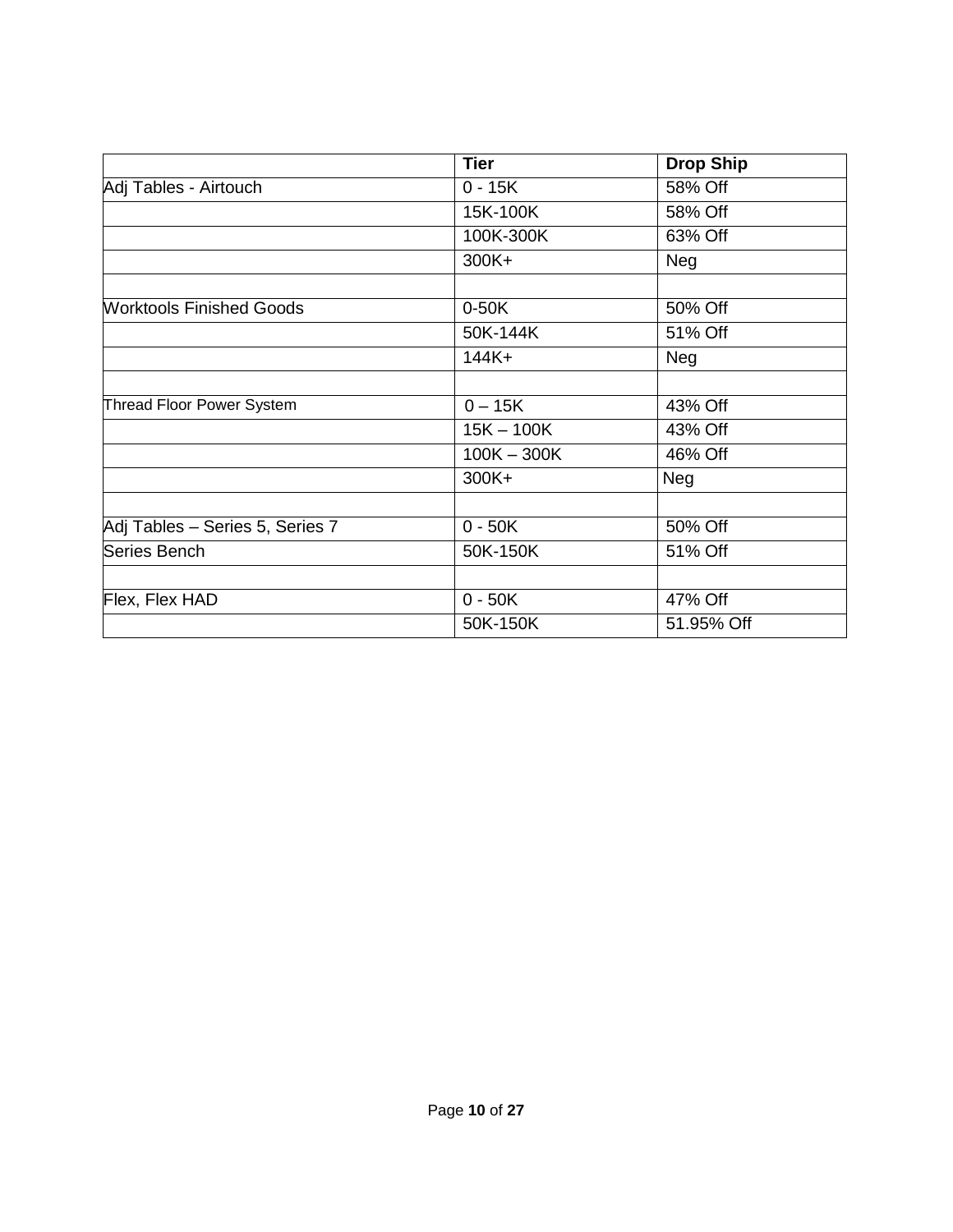|                                      | <b>Tier</b> | <b>Drop Ship</b> |
|--------------------------------------|-------------|------------------|
| Verb                                 | $0 - 15K$   | 52% Off          |
|                                      | 15K-100K    | 52% Off          |
|                                      | 100K-300K   | 55% Off          |
|                                      | $300K +$    | Neg              |
|                                      |             |                  |
| Kick Freestanding Casegoods          | $0 - 15K$   | 58% Off          |
|                                      | 15K-100K    | 58% Off          |
|                                      | 100K-300K   | 61% Off          |
|                                      | $300K +$    | Neg              |
| Media:scape Lounge                   | $0 - 15K$   | 44% Off          |
| Media:scape                          | 15K-100K    | 44% Off          |
|                                      | 100K-300K   | 45% Off          |
|                                      | $300K +$    | Neg              |
|                                      |             |                  |
| <b>Finished Goods Turnstone</b>      | $0 - 15K$   | 54% Off          |
| Scoop, Jenny                         | 15K-100K    | 54% Off          |
|                                      | 100K-300K   | 57% Off          |
|                                      | 300K+       | Neg              |
|                                      |             |                  |
| Premium Whiteboard, Misc Accessories | All         | 49% Off          |
| Markerboard/Erasers                  |             |                  |
| Node, Cobi, i2i seating              | $0 - 15K$   | 51% Off          |
|                                      | 15K-100K    | 51% Off          |
|                                      | 100K-300K   | 54% Off          |
|                                      | 300K+       | Neg              |
|                                      |             |                  |
| Thread Floor Power System            | $0 - 15K$   | 43% Off          |
|                                      | 15K-100K    | 43% Off          |
|                                      | 100K-300K   | 46% Off          |
|                                      | 300K+       | Neg              |
| Polyvision by Designtex              | $0 - 50K$   | 40% Off          |
| Sans, Flow, Motif, Serif, Mobile     | 50K-150K    | 41% Off          |
|                                      |             |                  |

## Item 6. School Furniture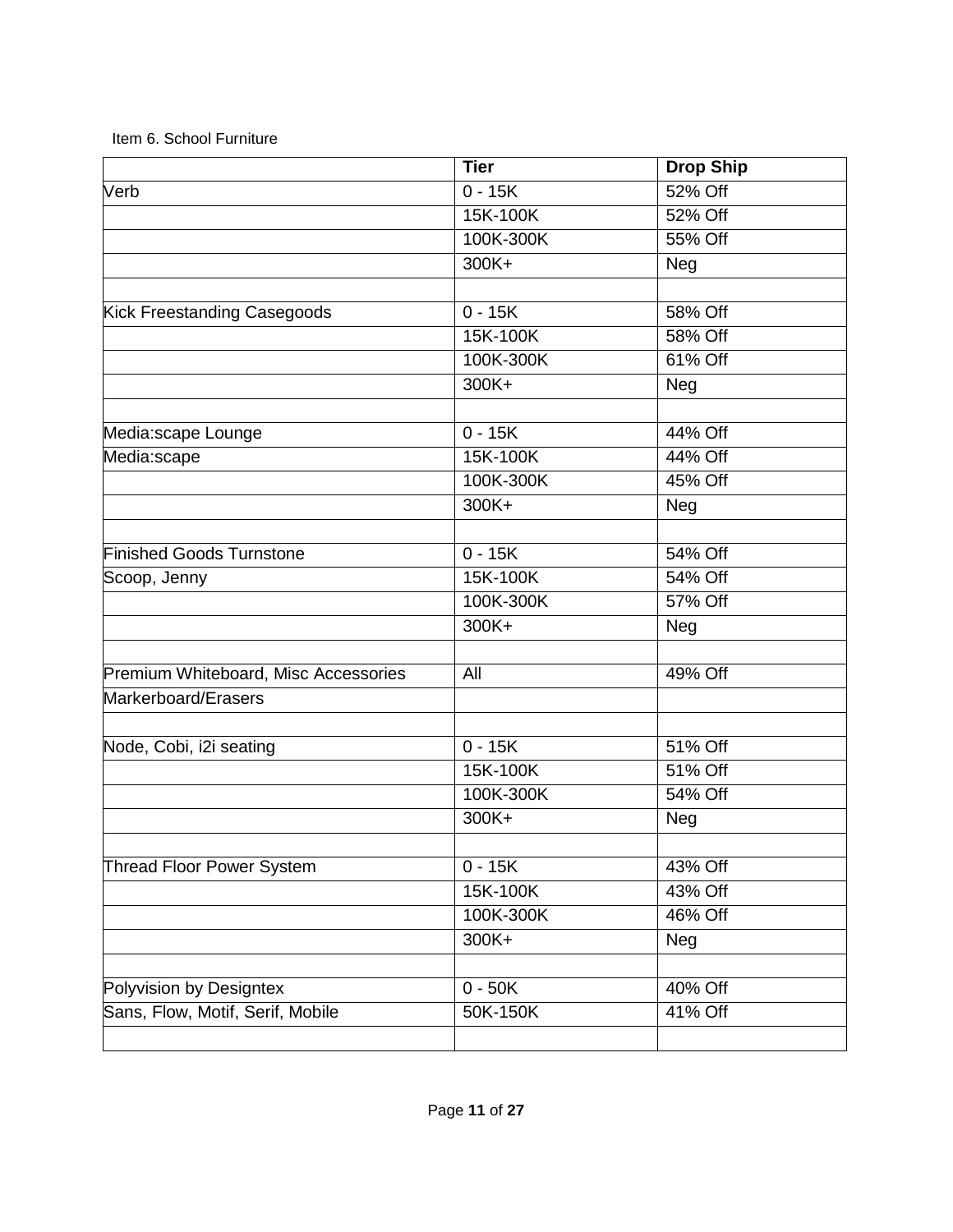|                                                                | <b>Tier</b>       | <b>Drop Ship</b>        |
|----------------------------------------------------------------|-------------------|-------------------------|
| Currency                                                       | $0 - 15K$         | 55% Off                 |
| Payback                                                        | 15K-100K          | 55% Off                 |
| Sawyer                                                         | 100K-300K         | 55% Off                 |
|                                                                | 300K-500K         | 56% Off                 |
|                                                                | 500K+             | Neg                     |
|                                                                |                   |                         |
| <b>Finished Goods - SC Wood</b>                                | $0 - 15K$         | 50% Off                 |
|                                                                | 15K-100K          | 50% Off                 |
|                                                                | 100K-300K         | 52% Off                 |
|                                                                | 300K+             | Neg                     |
|                                                                |                   |                         |
| <b>Elective Elements</b>                                       | $0 - 15K$         | $52\%$ Off              |
|                                                                | 15K-100K          | 52% Off                 |
|                                                                | 100K-300K         | 55% Off                 |
|                                                                | 300K+             | Neg                     |
|                                                                | $0-50K$           | 45% Off                 |
| Steelcase Health Casegoods<br>Surround, Regard, Convey, Embold |                   | $\overline{47\%}$ Off   |
|                                                                | 50K-150K<br>150K+ | Neg                     |
|                                                                |                   |                         |
| <b>General Steel</b>                                           | $0 - 15K$         | 57% Off                 |
|                                                                | 15K-100K          | 57% Off                 |
|                                                                | 100K-300K         | 60% Off                 |
|                                                                | 300K+             | $\overline{\text{Neg}}$ |
|                                                                |                   |                         |
|                                                                | $0 - 15K$         | 58% Off                 |
| Kick Freestanding Casegoods                                    |                   |                         |
|                                                                | 15K-100K          | 58% Off                 |
|                                                                | 100K-300K         | 61% Off                 |
|                                                                | 300K+             | $\overline{\text{Neg}}$ |
| Avenir                                                         | $0 - 15K$         | 57% Off                 |
|                                                                | 15K-100K          | 57% Off                 |
|                                                                | 100K-300K         | 62% Off                 |
|                                                                | 300K+             | Neg                     |
|                                                                |                   |                         |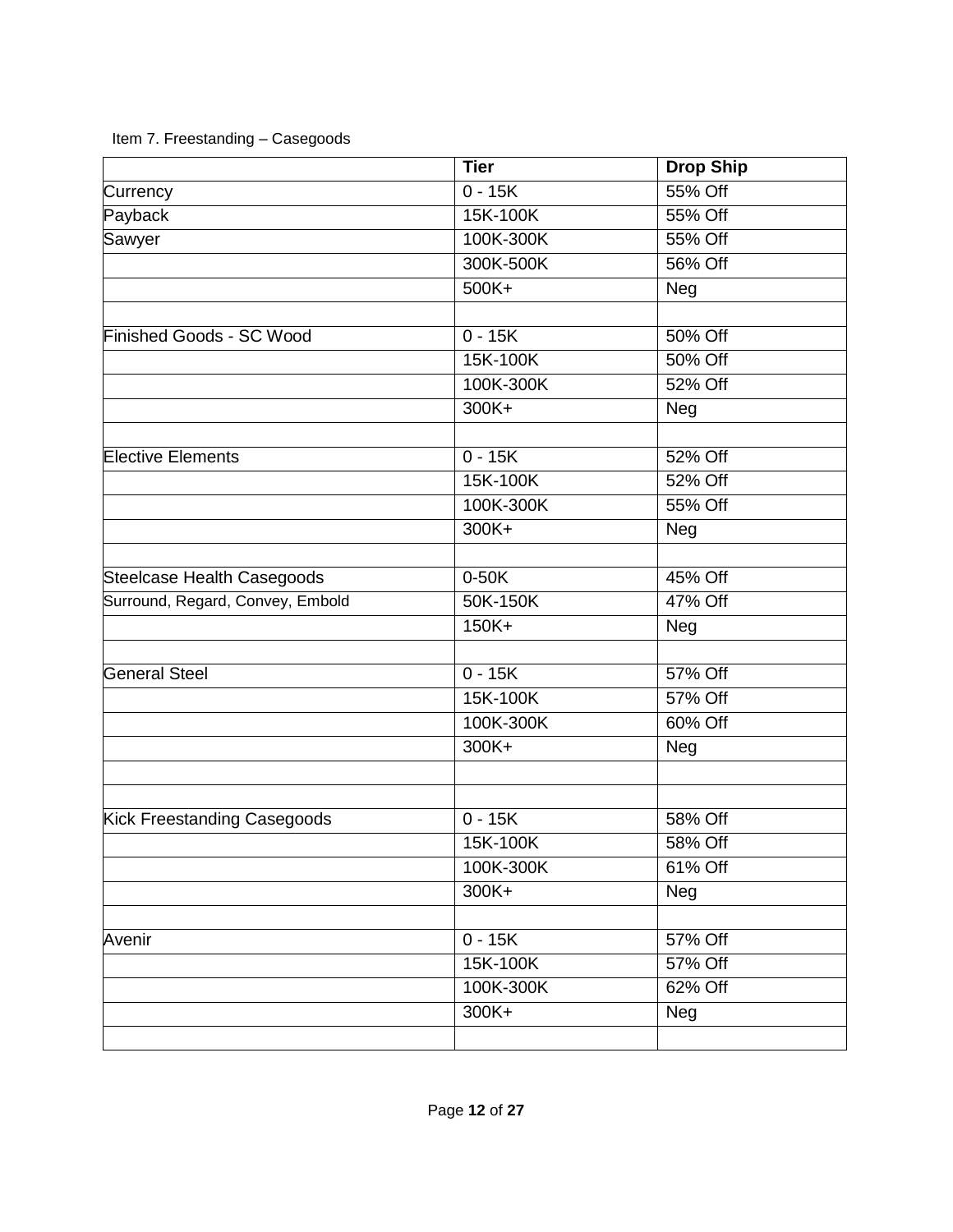|                                       | <b>Tier</b>        | <b>Drop Ship</b> |
|---------------------------------------|--------------------|------------------|
| Answer, Answer Beam, Answer Fence     | $0 - 15K$          | 58% Off          |
| Universal Pedestals                   | 15K-100K           | 58% Off          |
| Universal Worksurface Systems         | 100K-300K          | 63% Off          |
| <b>Answer Freestanding</b>            | 300K+              | Neg              |
|                                       |                    |                  |
| C:scape                               | $0 - 15K$          | 46% Off          |
| Frame One                             | 15K-100K           | 46% Off          |
|                                       | 100K-300K          | 48% Off          |
|                                       | 300K+              | Neg              |
|                                       |                    |                  |
| <b>Finished Goods Turnstone</b>       | $\overline{0-15K}$ | 54% Off          |
|                                       | 15K-100K           | 54% Off          |
|                                       | 100K-300K          | 57% Off          |
|                                       | 300K+              | Neg              |
|                                       |                    |                  |
| Ology Desk, Ology Bench, Migration,   | $0 - 15K$          | 48% Off          |
| Migration SE Desk, Migration SE Bench | 15K-100K           | 48% Off          |
|                                       | 100K-300K          | 51% Off          |
|                                       | 300K+              | Neg              |
|                                       |                    |                  |
| West Elm                              | $0 - 50K$          | 49.25% Off       |
|                                       | 50K-150K           | 50.5% Off        |
|                                       |                    |                  |
| Mackinac                              | $0 - 50K$          | 50.5% Off        |
|                                       | 50K-150K           | 55% Off          |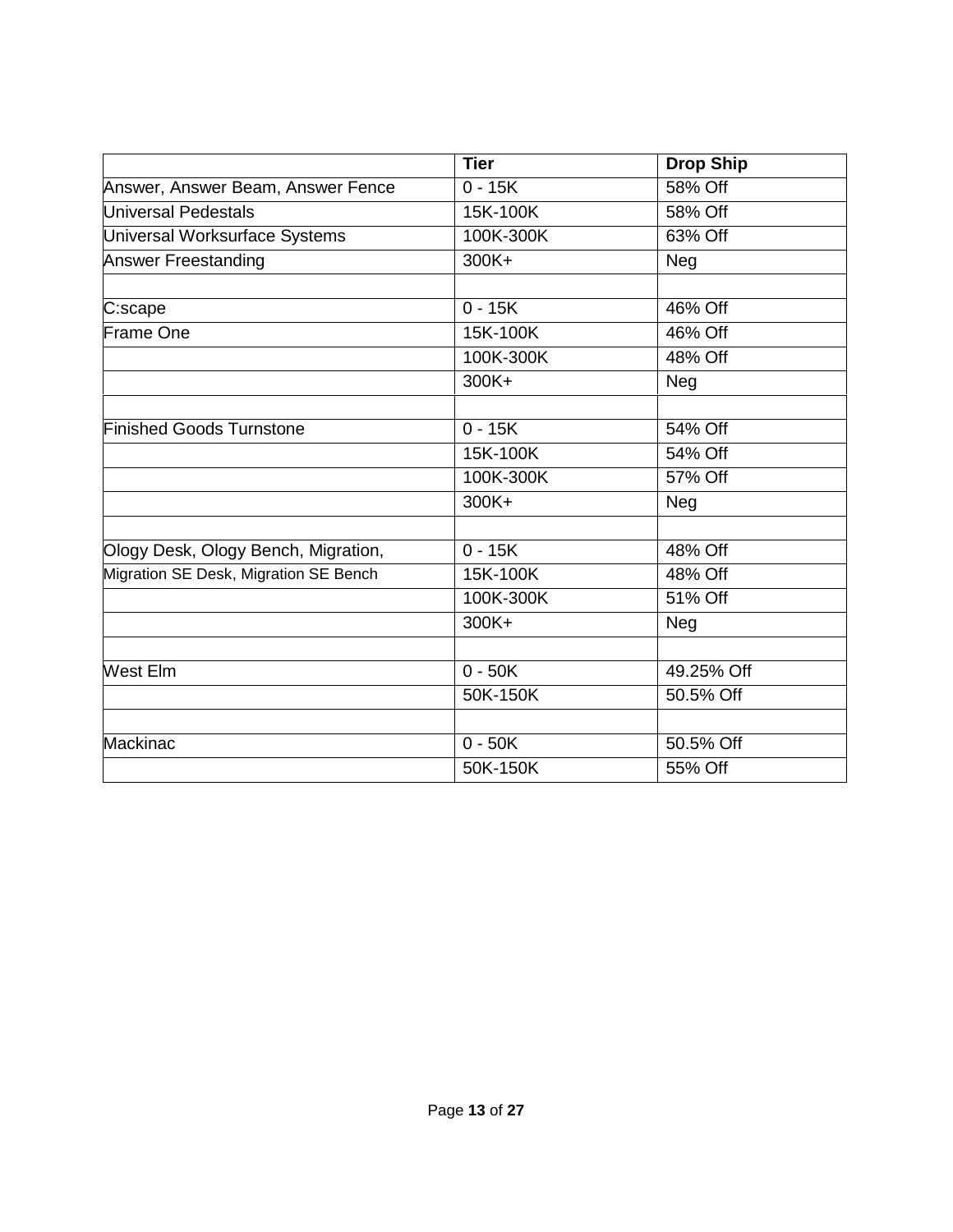|  |  | Item 8. Seating |
|--|--|-----------------|
|--|--|-----------------|

|                                         | <b>Tier</b>          | <b>Drop Ship</b>   |
|-----------------------------------------|----------------------|--------------------|
| Criterion                               | $0 - 15K$            | 57% Off            |
|                                         | 15K-100K             | 57% Off            |
|                                         | 100K-300K            | 60% Off            |
|                                         | $300K +$             | Neg                |
|                                         |                      |                    |
| 462 Leap                                | $0 - 15K$            | 51% Off            |
| 466 Reply                               | 15K-100K             | 51% Off            |
| 487 Cachet                              | 100K-300K            | 54% Off            |
| 490 Move                                | $300K +$             | Neg                |
| Amia                                    |                      |                    |
| <b>Think</b>                            |                      |                    |
| 475 Player                              |                      |                    |
| Cobi                                    |                      |                    |
| i2i                                     |                      |                    |
| <b>Node</b>                             |                      |                    |
| Gesture                                 |                      |                    |
|                                         |                      |                    |
| Health - Cura Seating                   | $0-50K$              | 45% Off<br>47% Off |
| Leela<br>Pocket                         | 50K-150K<br>$150K +$ |                    |
|                                         |                      | <b>Neg</b>         |
| Tava                                    |                      |                    |
| Steelcase Health Finished Goods Seating | $0-50K$              | 45% Off            |
| <b>Exchange Tables</b>                  | 50K-150K             | 47% Off            |
| Sieste                                  | $150K +$             | Neg                |
| Opus                                    |                      |                    |
| Mineral Recliner                        |                      |                    |
| Softcare Seating                        |                      |                    |
|                                         | $0 - 15K$            | 46% Off            |
| <b>Brody Lounge Seating</b>             | $15K - 100K$         | $46\%$ Off         |
|                                         | $100K - 300K$        | 49% Off            |
|                                         | 300K+                |                    |
|                                         |                      | Neg                |
|                                         |                      |                    |
| Siento Seating                          | $0 - 15K$            | 52% Off            |
|                                         | $15K - 100K$         | 52% Off            |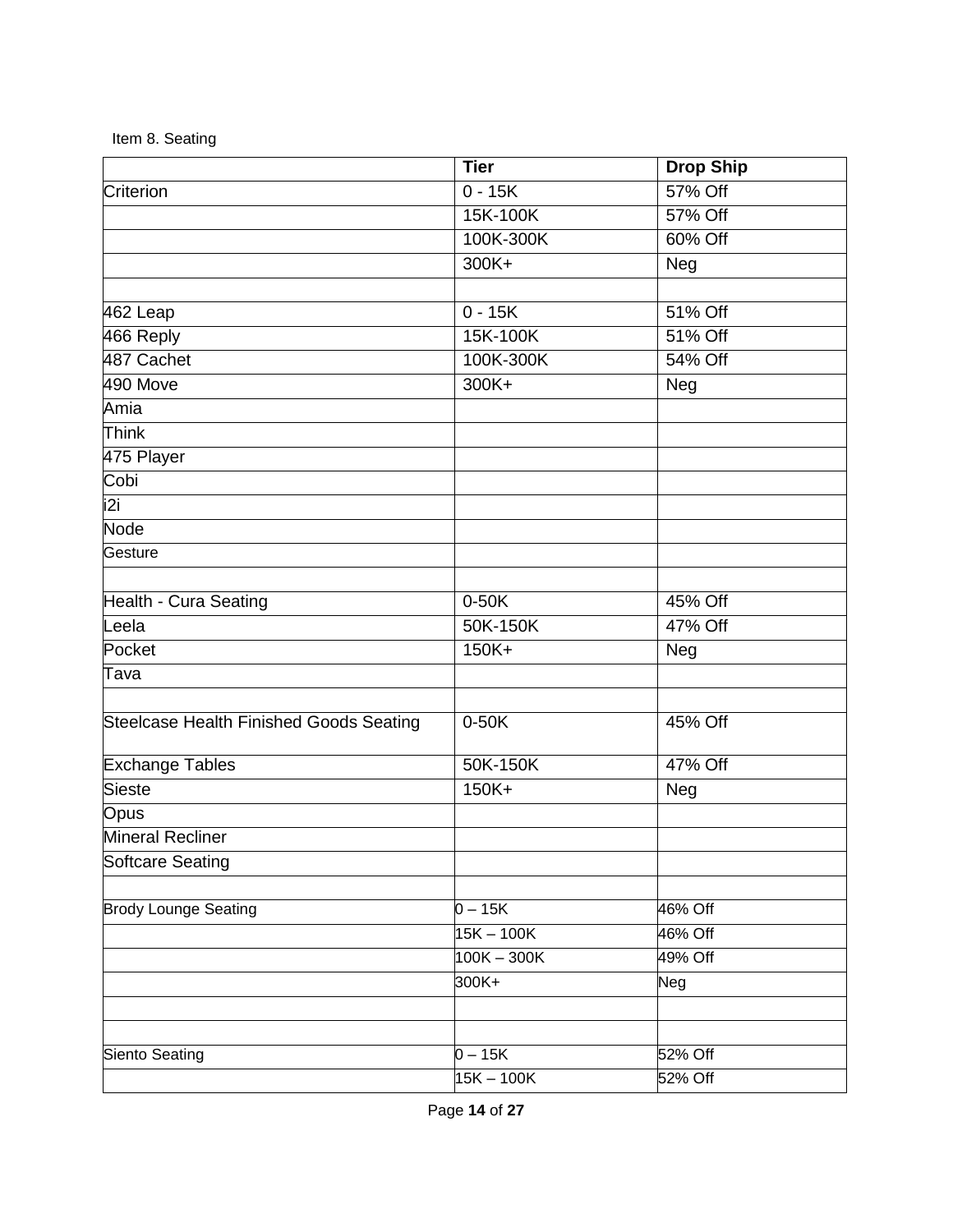|                                                                                                                                              | $100K - 300K$ | 55% Off    |
|----------------------------------------------------------------------------------------------------------------------------------------------|---------------|------------|
|                                                                                                                                              | 300K+         | Neg        |
| Coalesse                                                                                                                                     |               |            |
| Enea seating/tables, Emu chairs/tables,<br>Kart, Enea Lottus, Ando, Bob seating/tables,<br>Peek, Akira, Au Lait, Opera, Coupe,<br>Thoughtful | $0-150K$      | 50% Off    |
|                                                                                                                                              | 150K+         | Neg        |
| <b>General Steel</b>                                                                                                                         | $0 - 15K$     | 57% Off    |
|                                                                                                                                              | 15K-100K      | 57% Off    |
|                                                                                                                                              | 100K-300K     | 60% Off    |
|                                                                                                                                              | 300K+         | Neg        |
| <b>Finished Goods Turnstone</b>                                                                                                              | $0 - 15K$     | 54% Off    |
|                                                                                                                                              | 15K-100K      | 54% Off    |
|                                                                                                                                              | 100K-300K     | 57% Off    |
|                                                                                                                                              | 300K+         | Neg        |
| <b>Steelcase Series 1</b>                                                                                                                    | $0 - 15K$     | 51% Off    |
|                                                                                                                                              | 15K-100K      | 56% Off    |
|                                                                                                                                              | 100K-300K     | 57% Off    |
|                                                                                                                                              | 300K+         | Neg        |
| Qivi                                                                                                                                         | $0 - 15K$     | 49% Off    |
|                                                                                                                                              | 15K-100K      | 52% Off    |
|                                                                                                                                              | 100K-300K     | 53% Off    |
|                                                                                                                                              | 300K+         | Neg        |
| <b>SILQ Seating</b>                                                                                                                          | $0 - 15K$     | 51% Off    |
|                                                                                                                                              | 15K-100K      | 51% Off    |
|                                                                                                                                              | 100K-300K     | 53% Off    |
|                                                                                                                                              | 300K+         | Neg        |
|                                                                                                                                              |               |            |
| Orangebox Other                                                                                                                              | $0 - 50K$     | 42.75% Off |
|                                                                                                                                              | 50K-150K      | 45% Off    |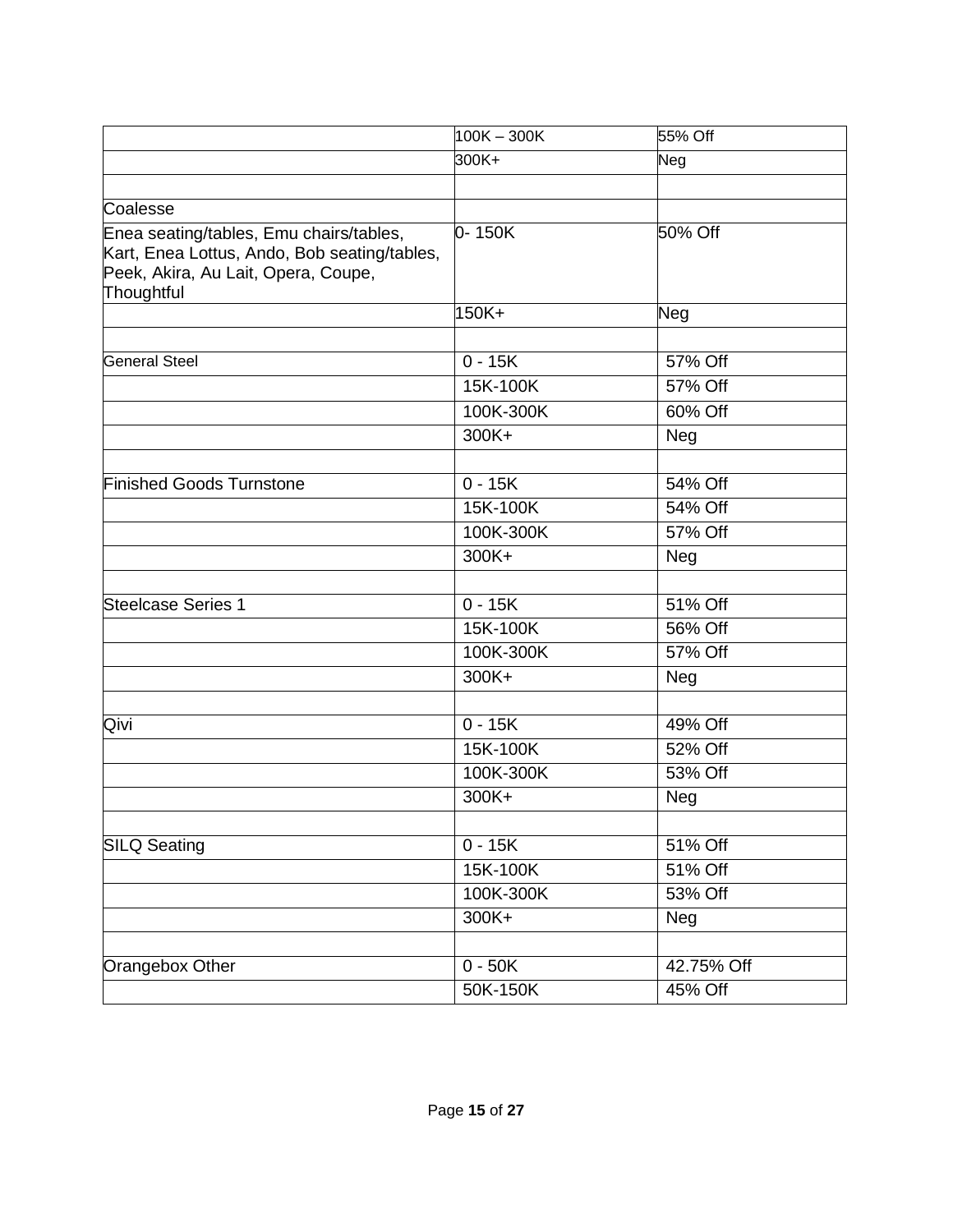## Item 9. Filing Systems

| <b>General Steel</b>              | Tier                 | <b>Drop Ship</b> |
|-----------------------------------|----------------------|------------------|
| Universal Bookcases               | $\overline{0}$ - 15K | 57% Off          |
| Universal Combination Cabinets    | 15K-100K             | 57% Off          |
| Universal Curve Front Bins/Shelve | 100K-300K            | 60% Off          |
| <b>Universal Lateral Files</b>    | 300K+                | <b>Neg</b>       |
| Universal Storage Cabinets        |                      |                  |
| Universal Wardrobe Cabinets       |                      |                  |
| <b>Universal Towers</b>           |                      |                  |
| Universal Workstation Verticals   |                      |                  |
| Universal Storage Accessories     |                      |                  |
| <b>Universal Lateral Files</b>    |                      |                  |
|                                   |                      |                  |
| <b>Finished Goods Turnstone</b>   | $0 - 15K$            | 54% Off          |
|                                   | 15K-100K             | 54% Off          |
|                                   | 100K-300K            | 57% Off          |
|                                   | 300K+                | Neg              |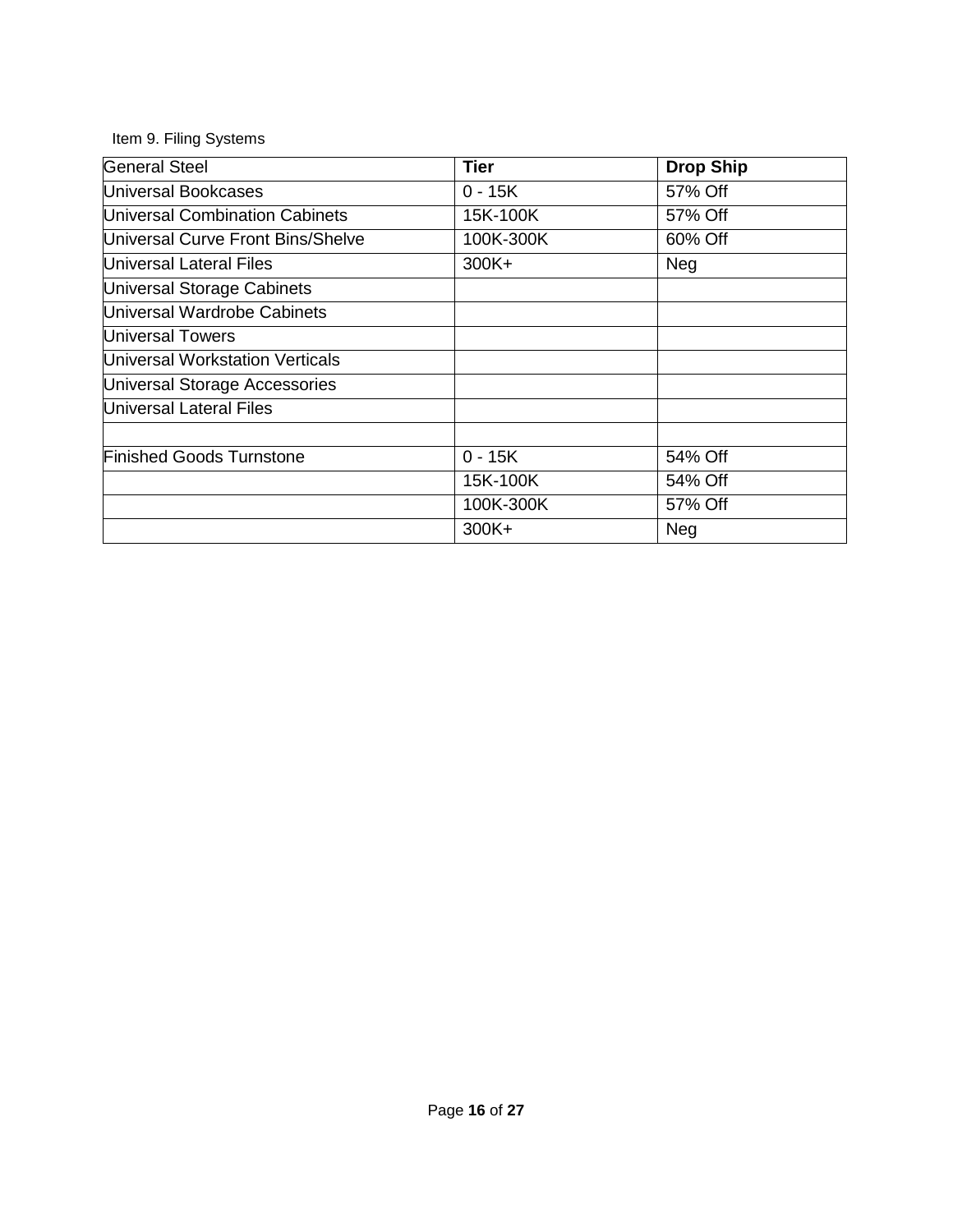Item 10. Tech Support Furniture

|                                | <b>Tier</b>          | <b>Drop Ship</b> |
|--------------------------------|----------------------|------------------|
| <b>Premium Whiteboard</b>      | All                  | 49% Off          |
|                                |                      |                  |
| Media:scape Lounge             | $\overline{0}$ - 15K | 44% Off          |
| Media:scape                    | 15K-100K             | 44% Off          |
|                                | 100K-300K            | 45% Off          |
|                                | 300K+                | Neg              |
| Architectural Modular Power    | 1-100K               | 47% Off          |
| Pathways Power & Communication | 100K-300K            | 50% Off          |
| Privacy Walls, PW LSG          | 300K+                | Neg              |
| V.I.A., V.I.A. LSG             |                      |                  |
|                                |                      |                  |
| Low Profile Floor              | $1 - 100K$           | 52% Off          |
| QT Pro                         | 100K-300K            | 54% Off          |
|                                | 300K+                | Neg              |
| Eno Access                     | $0-50K$              | 43% Off          |
| Eno Whiteboards                | 50K-200K             | 44% Off          |
|                                |                      |                  |
|                                | 200K+                | Neg              |
| Roomwizard 2.0                 | All tiers            | 47.5% Off        |
|                                |                      |                  |
| <b>Mobile Power</b>            | $0-50K$              | 48.13% Off       |
|                                | 50K-150K             | 51.22% Off       |
|                                | 150K+                | Neg              |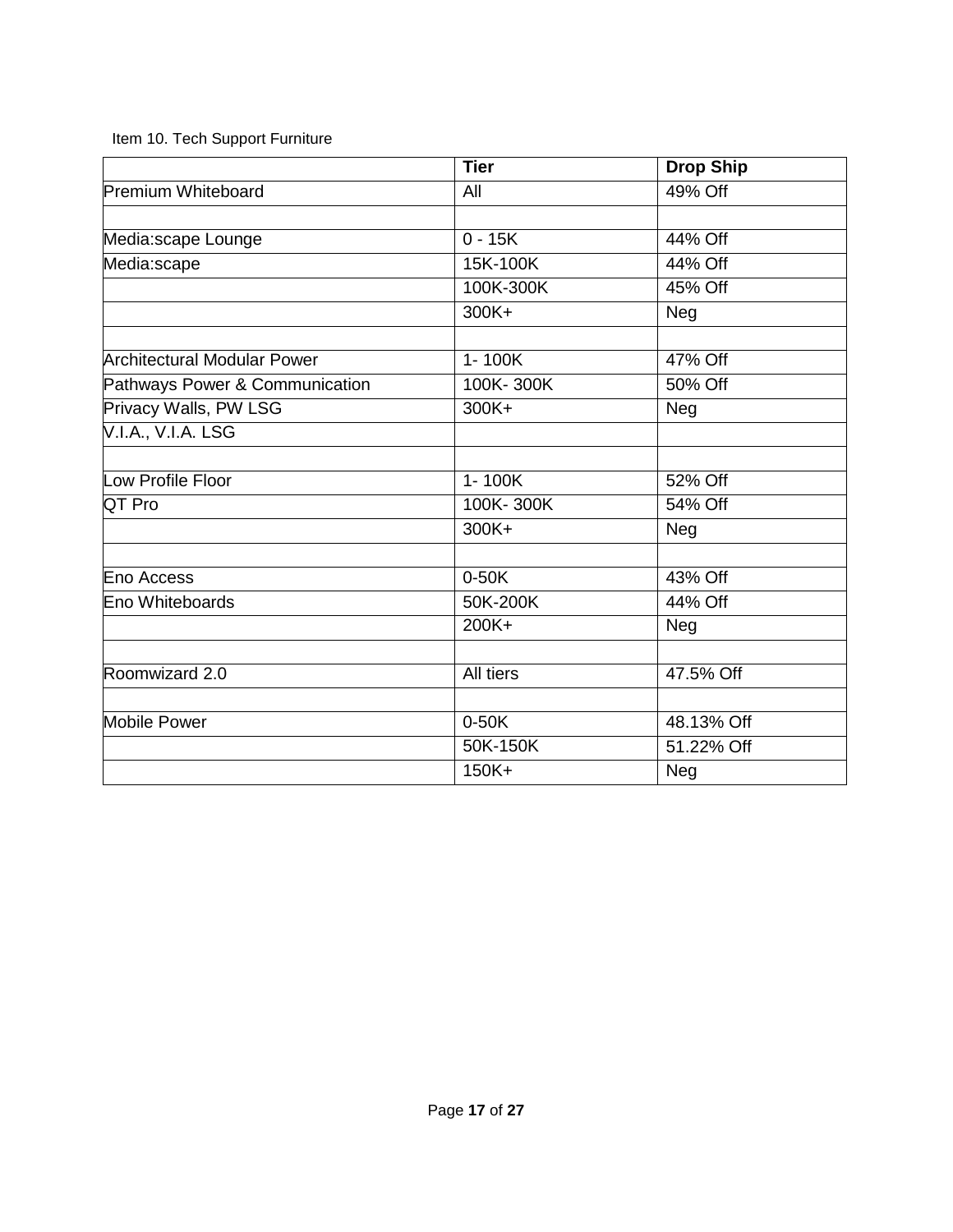

#### State of Arkansas OFFICE OF STATE PROCUREMENT 1509 West Seventh Street, Room 300 Little Rock, Arkansas 72201-4222

Page **18** of **27**

Item 11. Exceptions

|                                  | Tier | <b>Drop Ship</b> |
|----------------------------------|------|------------------|
| Worktools Finished Goods Fitwork |      | 0% Off           |

Product list-price adjustments for Partner Products will be made in conjunction with the price adjustments of Partner Products' manufacturers and are not subject to written notification to the State.

**PARTNER PRODUCTS** - A general term which includes third party products sold in accordance with this Agreement. Partner Products include: FLOS Lighting, Mitchell Gold + Bob Williams, Bolia, Extremis.

Notwithstanding anything to the contrary, Product list-price adjustments for Partner Products will be made in conjunction with the price adjustments of Partner Products' manufacturers and are not subject to written notification to Parent Customer. The product selection evolves over time; availability is confirmed upon request at time of order. Any intellectual property related to Partner Products sold under this Agreement will be owned and retained by the manufacturer of such Products. Orders for Partner Products are not subject to change or cancellation without charge once the Order has been received. Steelcase will pass along any warranty with respect to Partner Products.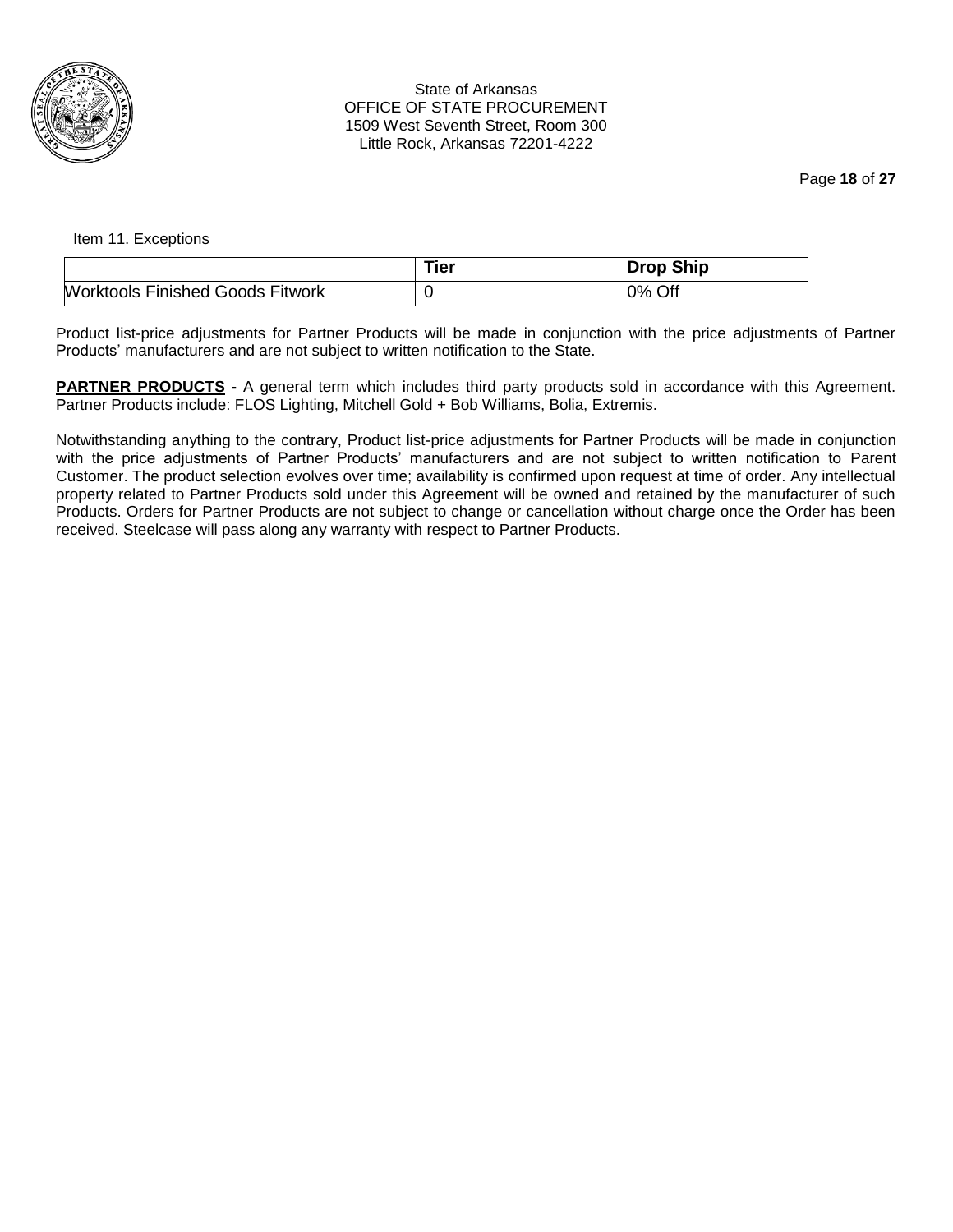## **SECTION 1 - GENERAL INFORMATION**

**1.1 INTRODUCTION**: This is a non-mandatory statewide contract for the design, purchase, delivery and/or assembly/set-up of Office Furniture including accessories, replacement parts and attachments including any and all associated costs for delivery, set-up and debris removal including cartons and pallets from the premises.

**1.2 COOPERATIVE PURCHASING PROGRAM PARTICIPATION**: Arkansas' Purchasing Law provides that local public procurement units (counties, municipalities, school districts, certain nonprofit corporations, etc.) may participate in state purchasing contracts. The contractor therefore agrees to sell to Cooperative Purchasing Program participants at the option of the program participants. Unless otherwise stated, all standard and special terms and conditions listed within the contract must be equally applied to such participants.

**1.3 PAYMENT AND INVOICE PROVISIONS**: An itemized invoice addressed to the ordering entity shall reference purchase order number, contract number, quantity, description, list and net unit price. Installation/Labor and any other ancillary charges will be shown as a separate line item on all quotes and invoices.

Payment will be made in accordance with applicable State of Arkansas accounting procedures upon acceptance by the Agency. The State may not be invoiced in advance of delivery and acceptance of any commodity. Payment will be made only after the contractor has successfully satisfied the state agency as to the goods purchased. Contractor should invoice agency by an itemized list of charges. Purchase Order Number and/or Contract Number should be referenced on each invoice.

**1.4 RECORD RETENTION**: The contractor shall be required to maintain all pertinent financial and accounting records and evidence pertaining to the contract in accordance with generally accepted principles of accounting and other procedures specified by the State of Arkansas. Access will be granted upon request, to State or Federal Government entities or any of their duly authorized representatives.

Financial and accounting records shall be made available, upon request, to the State of Arkansas' designee at any time during the contract period and any extension thereof, and for five (5) years from expiration date and final payment on the contract or extension thereof.

**1.5 PRIME CONTRACTOR RESPONSIBILITY**: The contractor **will** be required to assume prime contractor responsibility for the contract and will be the sole point of contact with regard to all commodities, services and support. The prime contractor may delegate facilitation of contract orders to their "Authorized/Certified Dealers" only. This delegation will in no way relieve the contractor of any contractual obligations set forth in this Contract Award.

## **1.6 CONTRACT INFORMATION**

- 1. The State of Arkansas may not contract with another party:
	- a. Upon default, to pay all sums to become due under a contract.
	- b. To pay damages, legal expenses or other costs and expenses of any party.
	- c. To conduct litigation in a place other than Pulaski County, Arkansas
	- d. To agree to any provision of a contract; which violates the laws or constitution of the State of Arkansas.
- 2. A party wishing to contract with the State of Arkansas should:
	- a. Remove any language from its contract which grants to it any remedies other than:
		- i. The right to possession.
		- ii. The right to accrued payments.
		- iii. The right to expenses of de-installation.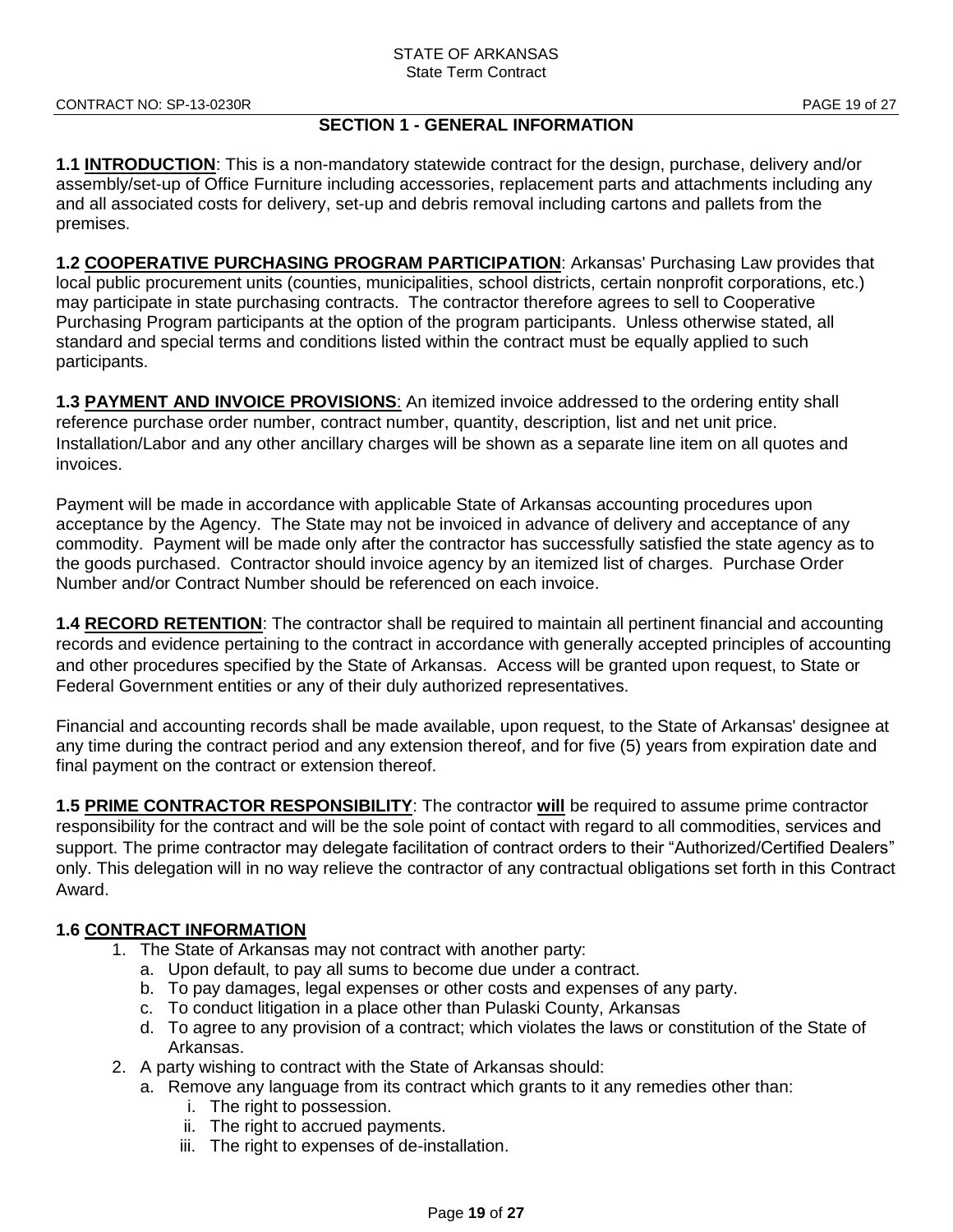- iv. The right to expenses of repair to return the equipment to normal working order, normal wear and tear excluded.
- v. The right to recover only amounts due at the time of repossession and any unamortized nonrecurring cost as allowed by Arkansas Law.
- b. Include in its contract that the laws of the State of Arkansas govern the contract.
- c. Acknowledge that contracts become effective when awarded by the State Procurement Official.

**1.7 CONDITIONS OF CONTRACT**: The contractor shall at all times observe and comply with federal and State laws, local laws, ordinances, orders, and regulations existing at the time of or enacted subsequent to the execution of this contract which in any manner affect the completion of the work. The contractor shall indemnify and save harmless the agency and all its officers, representatives, agents, and employees against any claim or liability arising from or based upon the violation of any such law, ordinance, regulation, order or decree by an employee, representative, or subcontractor of the contractor.

**1.8 STATEMENT OF LIABILITY**: The State will demonstrate reasonable care but shall not be liable in the event of loss, destruction, or theft of contractor-owned items to be delivered or to be used in the installation of deliverables. The contractor is required to retain total liability until the deliverables have been accepted by the "authorized agency official." At no time will the State be responsible for or accept liability for any contractorowned items.

**1.9 AWARD RESPONSIBILITY**: The State Procurement Official will be responsible for award and administration of any resulting contract.

**1.10 DELEGATION AND/OR ASSIGNMENT:** The contractor shall not assign the contract in whole or in part or any payment arising there from without the prior written consent of the State Procurement Official. The contractor may delegate facilitation of contract orders to their "Authorized/Certified Dealers" only. This delegation will in no way relieve the contractor of any contractual obligations set forth in this Contract Award.

**1.11 DISCOUNT CHANGE CLAUSE:** The contractor may offer larger discount percentages for products, accessories, replacement parts and attachments at any time during the contract term.

**1.12 LENGTH OF PRICE GUARANTEE**: Discount percentages shall be firm for the term of the contract.

**1.13 DELIVERY: FOB DESTINATION, INSIDE DELIVERY, FREIGHT PAID**: Whenever possible, contractors should give the ordering entities 3 working days prior notice of any deliveries and/or installations. Furniture contractors will not be responsible for the removal/moving of existing furnishings unless requested by the ordering entity. Contractors should verify site readiness prior to delivery. All deliveries will be made during normal working hours unless otherwise arranged with the ordering entity. Contractor will communicate any scheduling delays and/or changes immediately. Agencies will not be responsible for any freight damage, concealed or otherwise.

**1.14 SPECIAL DELIVERY INSTRUCTIONS**: All shipments will be FOB destination (as specified on Ordering Entity Purchase Order).

## **Delivery/Installation Instructions**:

Due to the varying locations and circumstances involved in deliveries and installations, all deliveries and installations will be quoted on a project by project basis.

All installation, labor, and or delivery charges must be shown as a separate line item on quotes and invoices.

One of the following delivery methods must be specified on every Agency Purchase Order: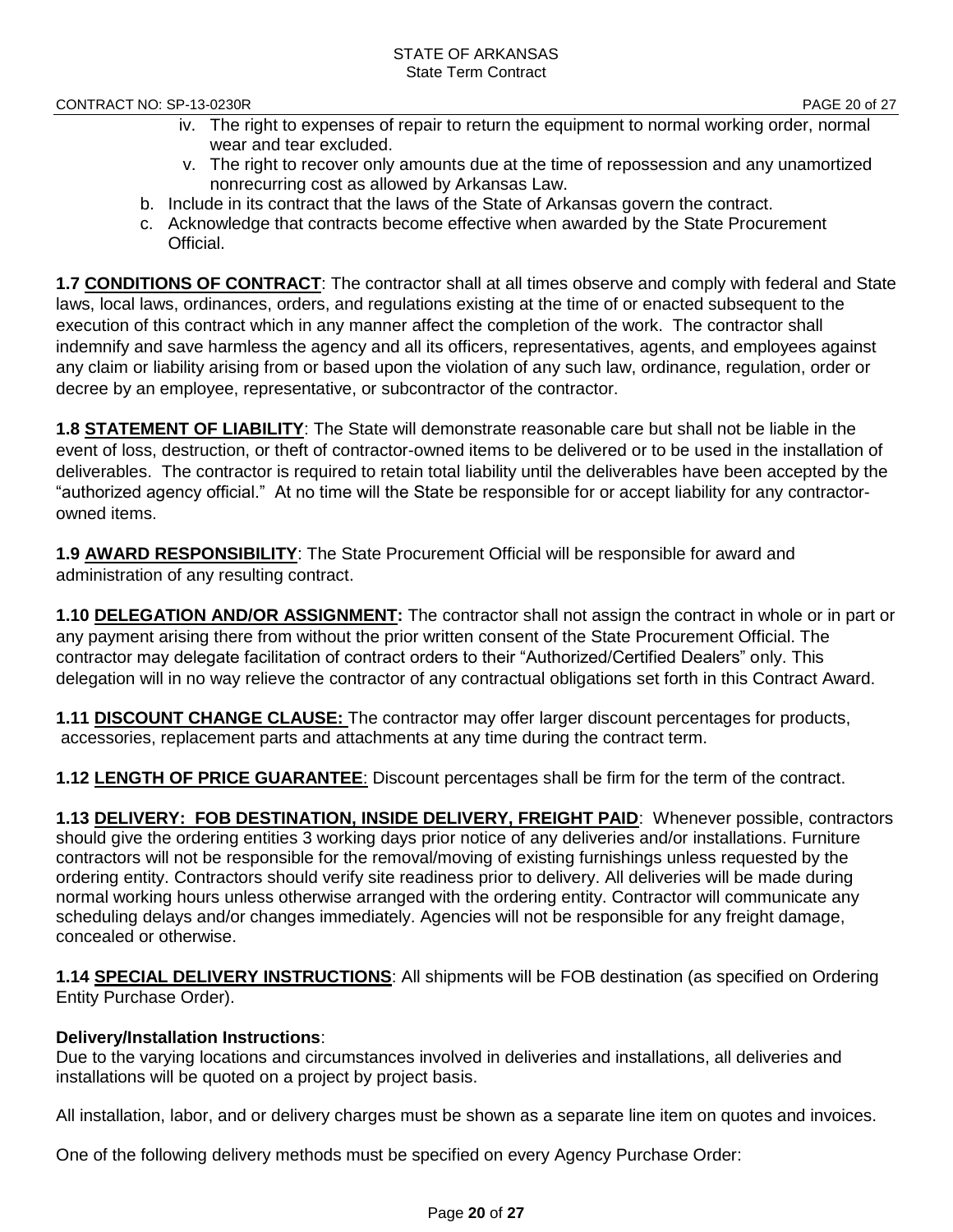(1) Drop Shipped: Off loaded by carrier to an Agency loading dock or designated area**.** There will be no charge to the ordering Agency for this delivery method.

(2) Inside Delivery: Off loaded, un-boxed/wrapped and placed in pre-determined locations within the building. Contractor will be responsible for the removal of any trash, packaging materials, and cartons associated with the delivery.

(3) Delivered and Installed: Off loaded, and installed. Installation shall include but not limited to; any and all labor, material, and tools necessary to install furniture in accordance with approved plans and specifications and/or the direction of authorized agency personnel. The installation company will be responsible for the removal of any trash, packing material, and cartons associated with their installation.

The contractor/installation company will repair/replace (to the satisfaction of the ordering entity) any damage to the building or its' contents that they (the contractor) caused in the course of their work. This includes but is not limited to: walls, floors, floor coverings, ceilings, elevators, doors, doorways, and any existing fixtures and furniture. The agency may withhold payment until repairs are satisfactorily completed.

**1.15 ACCEPTANCE STANDARDS**: Inspection and acceptance/rejection of products shall be made within thirty (30) days of receipt or upon completion of installation should that installation period extend beyond thirty (30) days. Ordering entity shall have the option to return any products within the thirty (30) days.

*Return Requirements:* Ordering entity shall coordinate returns with the Contractor. Upon notification by the ordering entity of a duplicate shipment, over-shipment or shipment in poor condition, the products must be promptly removed at the contractor and/or dealer's expense. Ordering entities reserve the right to return products for defects in material and/or workmanship. In the event of product return, the ordering entity reserves the right to accept either a full refund for the returned product or a replacement of the product.

*Performance Requirements:*: The ordering entity reserves the right to inspect and verify that all deliveries are in accordance with specifications, both at the point of delivery and at the point of use. For orders that specify an "authorized party" to receive and inspect deliveries and/or installations, acceptance and inspection procedures must be performed by the" authorized party" to be considered and accepted by the ordering entity. Products inspected at the time of use are subject to refusal and return requirements for issues of quality such as defects in manufacturing and/or workmanship. Products will not be considered accepted by the ordering entity until the installation is complete for the applicable products.

**1.16 CANCELLATION**: In the event the State no longer needs the service or commodity specified in the contract or purchase order due to program changes, changes in laws, rules, or regulations, relocation of offices, or lack of appropriated funding, the State may cancel the contract or purchase order by giving the contractor written notice of such cancellation thirty (30) days prior to the date of cancellation.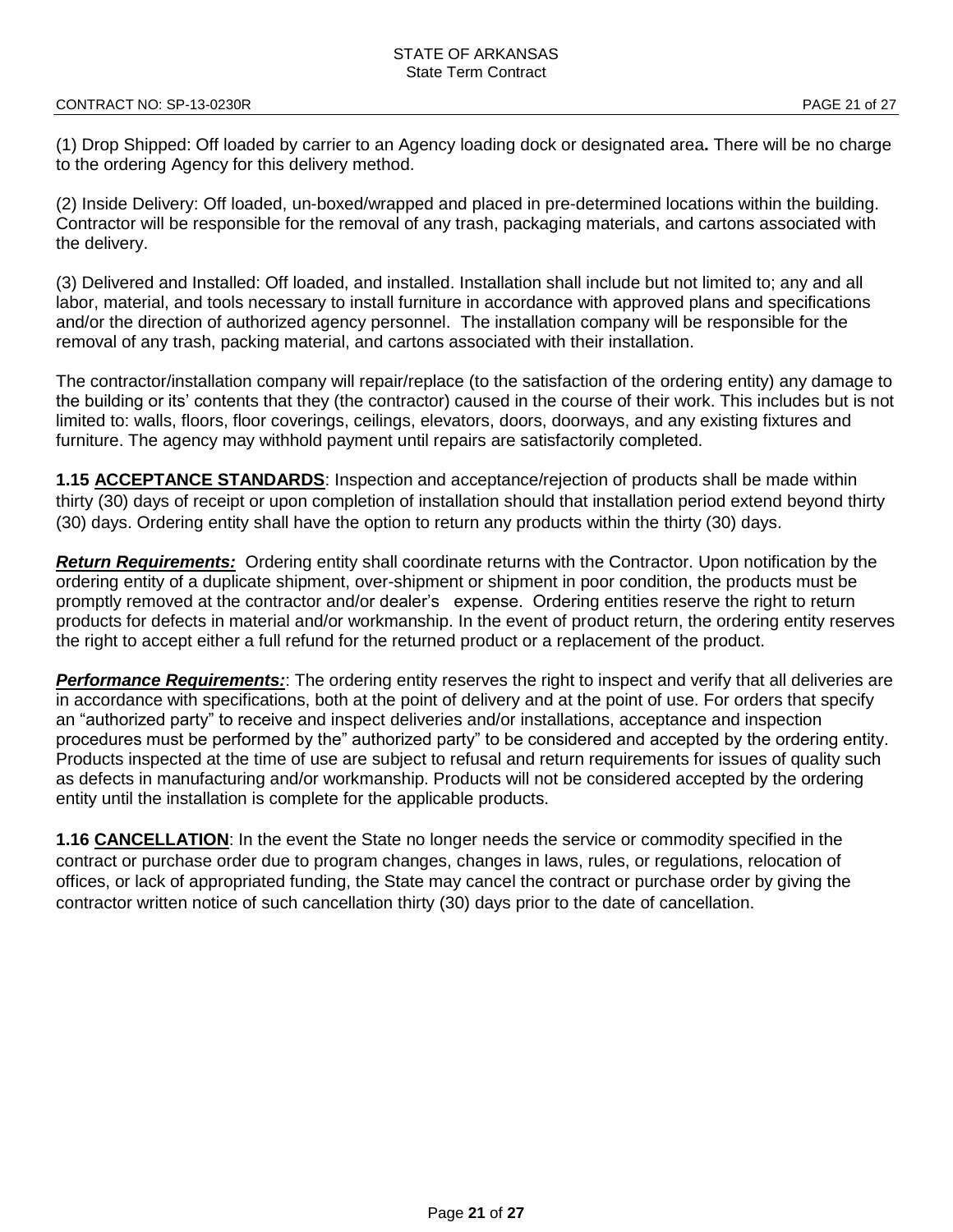## **SECTION 2 - SPECIFIC REQUIREMENTS**

**2.1 QUALITY**: The items must be in conformance with normal industry standards as specified within this Contract Award.

**2.2 GUIDELINES**: The Office of State Procurement adheres to all guidelines set forth by the State and Federal Government concerning The Americans with Disabilities Act (ADA) as well as all mandated fire codes.

**2.3 ORDERING PROCEDURE**: Orders placed against this contract may be in the form of an agency issued purchase order on an as-required basis. Or an agency may also use the Arkansas State Purchasing Card (P-Card) to purchase furniture.

**2.4 QUANTITY BASIS OF CONTRACT – NO GUARANTEED QUANTITIES**: The contract established has no guarantee of any specific quantity and the State is obligated only to buy that quantity which is needed by its agencies.

**2.5 MINIMUM ORDER QUANTITY**: The State makes no commitment to purchase any minimum or maximum quantity, or dollar volume of products from the selected suppliers. Utilization of this agreement will be on an as needed basis by State Agencies and/or Cooperative Participants, Cities, Counties, Schools K-12, Colleges and Universities. The State will award to multiple suppliers; however, the State reserves the right to purchase like and similar products from other suppliers as necessary to meet operational requirements.

**Note**: Issuance of an award does not guarantee an order.

**2.6 REPORTING REQUIREMENTS**: The product manufacturer agrees to provide a yearly sales report to the Office of State Procurement. This report is due on the 15<sup>th</sup> of July following the year's activity. The report **must** include the total sales of all furniture orders against the contract. The report should include the following: reporting time period, manufacturer/dealer name, furniture category, quantity and dollar value of each item sold, and the name of the purchasing entity.

Note: OSP reserves the right to request a sales report on an as-needed basis.

Email report to: [osp-furniture@dfa.arkansas.gov](mailto:osp-furniture@dfa.arkansas.gov)

**2.7 FURNITURE CLASSIFICATIONS**: Furniture classifications include but not limited to: Cafeteria, Dormitory, Library Shelving and Library Related, Lounge, Systems (Modular), School (Classroom), Freestanding, Seating, Filing Systems and Equipment, and Technology Support.

## **2.8 GENERAL DEFINITION OF PRODUCTS**

- **Item 1: Cafeteria Furniture** 
	- Mobile tables on rollers with or without benches or stools.
	- Round and rectangular cafeteria tables without benches or stools.

#### **Item 2: Dormitory Furniture**

• Metal, wood, or wood clad metal wardrobes, beds and mattresses, night stands, chest of drawers, and single pedestal dormitory student desks with keyboard or center drawers.

#### **Item 3: Library Shelving and Library Related Furniture**

• Cantilever, reversed cantilever, four post library shelving (all of which include mobile shelving), and end panels for covering end of panels.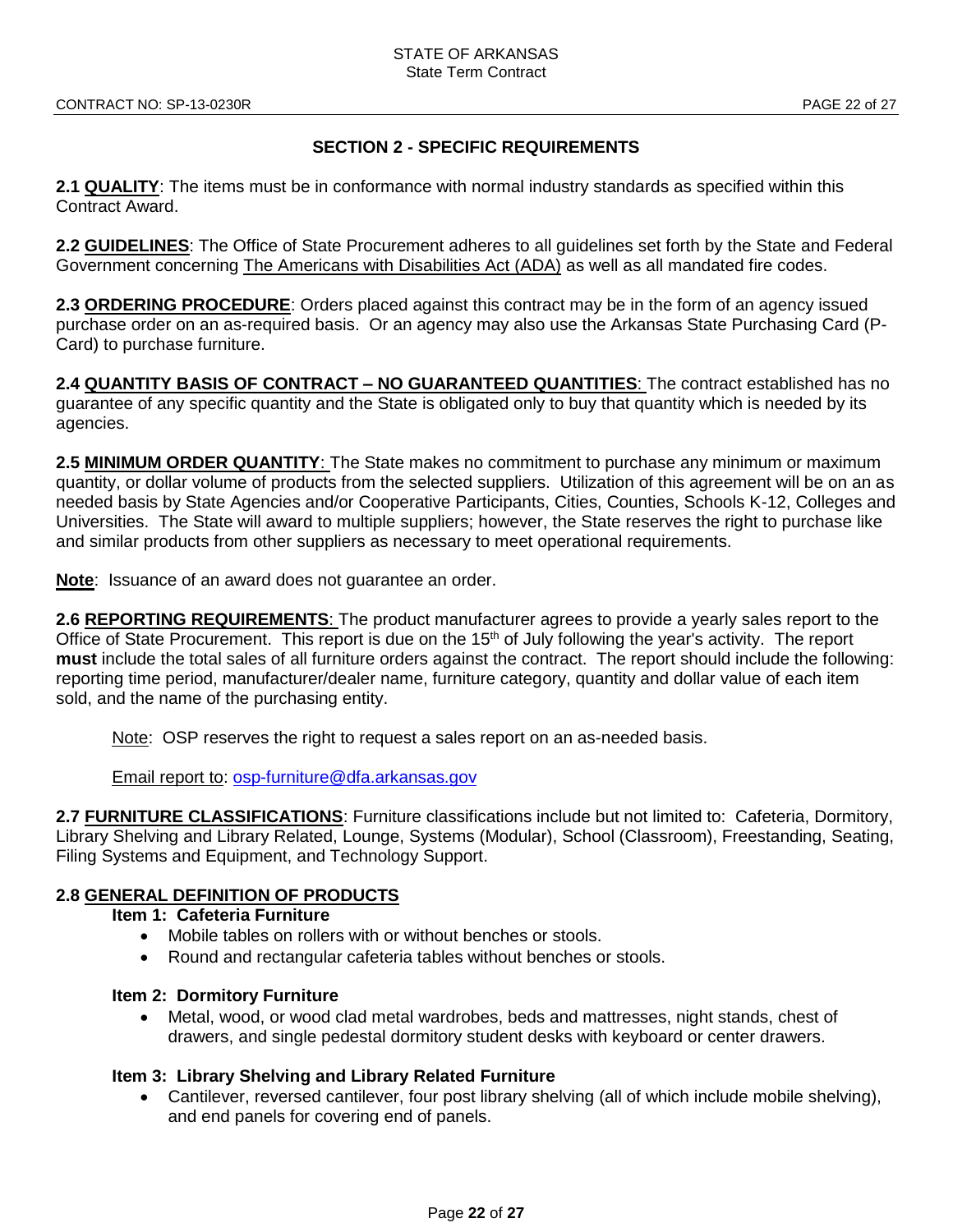#### CONTRACT NO: SP-13-0230R **PAGE 23 of 27**

• Library Related Furniture, which includes but not limited to: book trucks, circulation desks, library tables, card catalogs, study carrels, storage cabinets, periodical racks, dictionary stands, and display cases.

#### **Item 4: Lounge Furniture**

- Upholstered wood, metal, or rotationally molded lounge seating which includes but not limited to: (lounge chairs, recliners, love seats, sofas, and assemblies and replacements only).
- Complimentary tables, benches, and ottomans for lounge seating. Manufacturers must have lounge seating to match tables, benches and ottomans.
- Upholstered wood or metal multiple seating, ganging seating, and tandem seating.

#### **Item 5: Systems Furniture (Modular)**

- A complete and comprehensive catalog of all systems furniture, including modular work stations, lines and accessories.
- Metal, wood or laminate modular furniture, these can include complimentary components such as keyboard drawers, task lights, tack boards, etc. and storage units.

#### **Item 6: School Furniture (Classroom)**

- Student desk, chair desks, tablet arm chairs and stools.
- Single unit pedestal teacher's desks
- Study carrels and storage cabinets
- Stacking chairs, student chairs and folding chairs
- Classroom activity, computer, folding, training tables and accessories, such as, ganging devices, electrical/data components and storage dollies.

#### **Item 7: Freestanding/Casegoods Furniture**

- A complete and comprehensive catalog of all case goods, furniture, (including folding and mobile) desks and tables.
- Conference room tables, lecterns, media cabinets, storage cabinets and presentation boards

#### **Item 8: Seating**

- A complete and comprehensive catalog of chairs, auditorium and general seating.
- Wood, metal or ergonomic seating which may include but limited to: executive, managerial, task, operational, stools, side, occasional, stacking, conference, and theater type seating.
- Products must meet or exceed ANSI/BIFMA requirements.

#### **Item 9: Filing Systems and Equipment**

• A complete and comprehensive catalog of filing systems including vertical and lateral files, bookcases, mobile cabinets and freestanding file cabinets.

#### **Item 10: Technology Support Furniture**

• A complete and comprehensive catalog of technology support furniture to support technology based learning environments.

**ANY PERMANENT FURNITURE INSTALLATION** for State Agencies as well as requested space alterations, attached fixtures, furnishings and erected additions **must** have Arkansas Building Authority (ABA) approval if:

- *(a)* The building is owned by ABA and/or
- *(b)* The product and installation exceeds the sum of \$20,000.00. (Excluding ABA exempt agencies)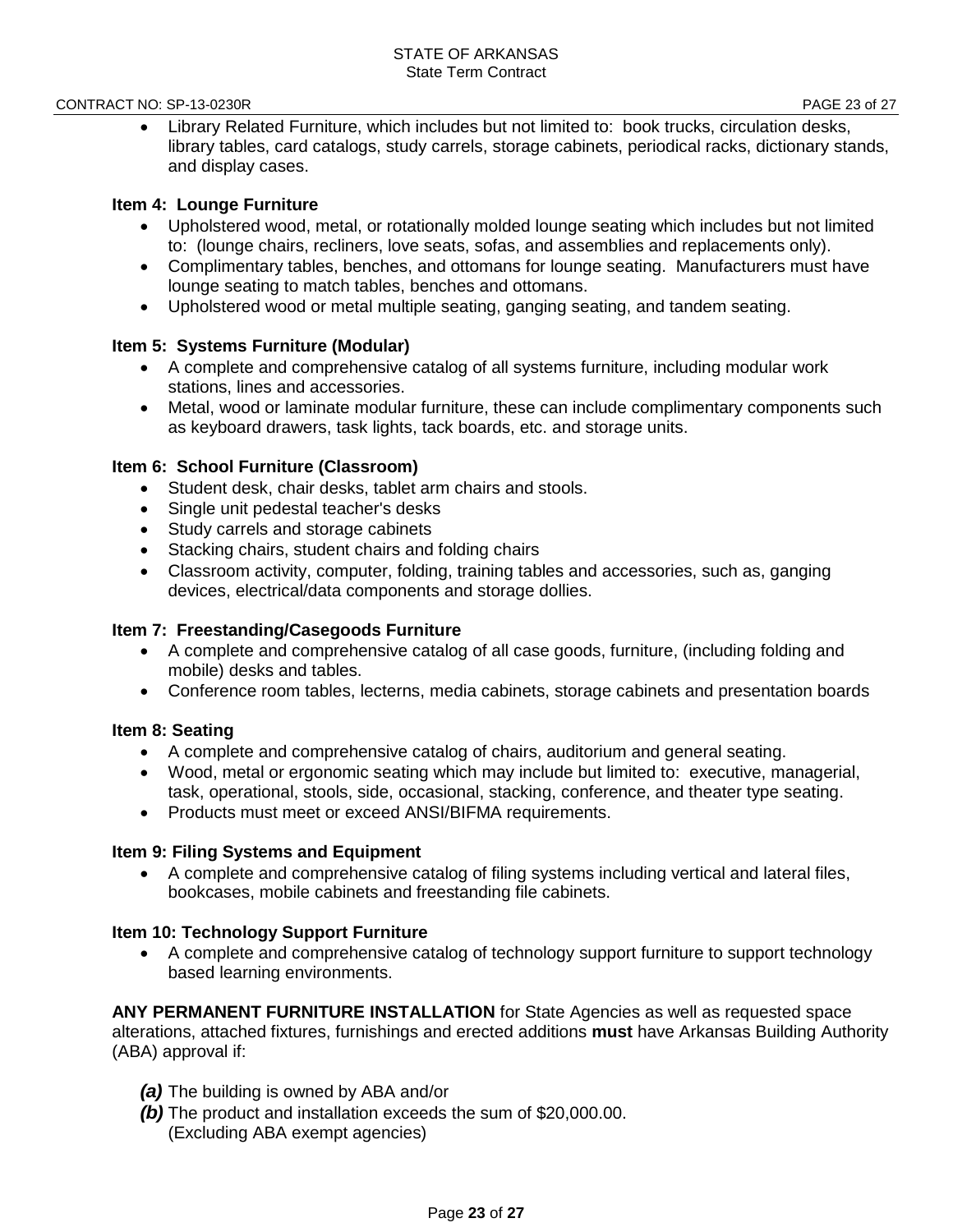CONTRACT NO: SP-13-0230R **PAGE 24 of 27** 

*Note: the Americans with Disabilities ACT* and the *Arkansas Fire Codes* must be adhered to as set forth by local and federal guidelines by the ordering entity and the contractor.

Codes, Permits, Licenses for Permanent Installation:

The contractor must comply with all State mandatory licensing requirements prior to installation. Questions on licensing requirements should be directed to the State Licensing Board. Contractor must furnish and install all furniture and materials in compliance with all applicable codes, whether local, state, or federal; and that all permits or licenses required for installation will be obtained without cost to the State.

**2.9 PRODUCT MANUFACTURER'S SUPPLIERS:** Only those dealers/distributors listed by the manufacturer will be considered authorized to act on behalf of the Product Manufacturer.

**2.10 CONTRACT RENEWAL PERIOD: FURNITURE ADDITIONS/DELETIONS**: Contractors wishing to make furniture additions/changes to their contract during the contract period should be aware of the following additions/changes will be allowed only once during a contract period. No changes to discount percentages are allowed during this contract period.

Additions/changes must be submitted during the contract renewal period.

When requesting additions and/or changes; contractor shall submit a request either by letter or via email which shall include a list of all items being proposed for addition and/or change.

Contractor shall submit all required documents supporting any new items.

Product literature for all new items shall also be submitted with the request.

Contractor is responsible for submitting a complete name, address, email address, phone and fax numbers when a new dealer is added.

**2.11 PRICE LISTS AND PRODUCT INFORMATION**: Contractors should provide an electronic version of the proposed price list in an Excel format or pdf on a jump drive. Also provide a dealer list, if applicable in an Excel format with "read and write" capabilities on the same jump drive. No costs or expenses associated with providing this information in the required format shall be charged to the State of Arkansas. At the time of contract renewal contractor will furnish OSP with an updated dealer list and published price list.

**2.12 LITERATURE:** The manufacturer/dealer shall furnish price lists, catalogs, and description literature upon request by any using entity, and at no cost to the entity.

**2.13 SPECIAL PACKAGING**: Items shall be packaged and cartoned so as to protect the contents from damage during shipment, handling and storage. Shipping container shall have a label with the following information:

Name of Receiving Agency Agency Purchase Order Number Name of Supplier Item Description of Contents Manufacturer Name Model Name and Number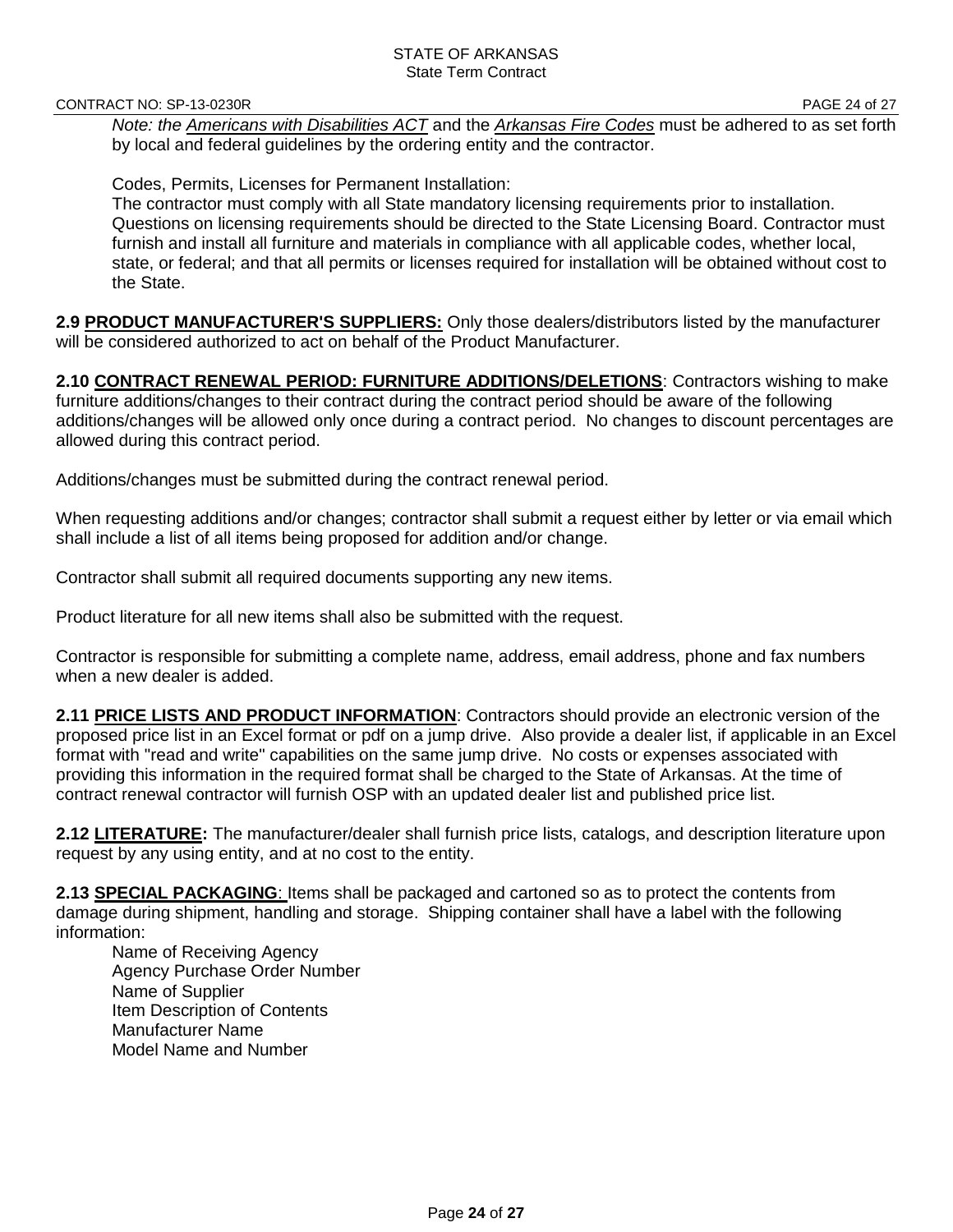#### CONTRACT NO: SP-13-0230R **PAGE 25 of 27**

2.14 WARRANTY: Minimum acceptable warranty will be for a period of one year from the date of product acceptance by the ordering entity. Warranty shall cover defects in material and workmanship and shall cover all costs associated with the repair or replacement of defective items including labor, parts, transportation costs, travel time and expense, and any other costs associated with such repair or replacement.

If anytime during the first (1) year warranty period the product does not perform in accordance to manufacturer's specification, the successful contractor will be notified in writing. The contractor shall pick up the product at the contractor's expense, and replace with product that meets or exceeds prior assembled product. Should product performance remain unacceptable to ordering entity, entity may request a full return of the purchase price (including taxes).

**2.15 ORDER CANCELLATION**: Users of this contract are advised that orders (all or part) cancelled or returned after acceptance of requested merchandise will be subject to a restocking fee of ten percent (10%) of the invoice amount (not to exceed \$500.00 per order) plus return freight charges. The amount authorized for payment of return freight will, in no instance, be more than original delivery charges documented by carrier. These charges may be applied, at the option of the supplier, to those orders which have been accepted. Orders cancelled prior to shipment or acceptance by ordering entity from the manufacturer will not be assessed charges.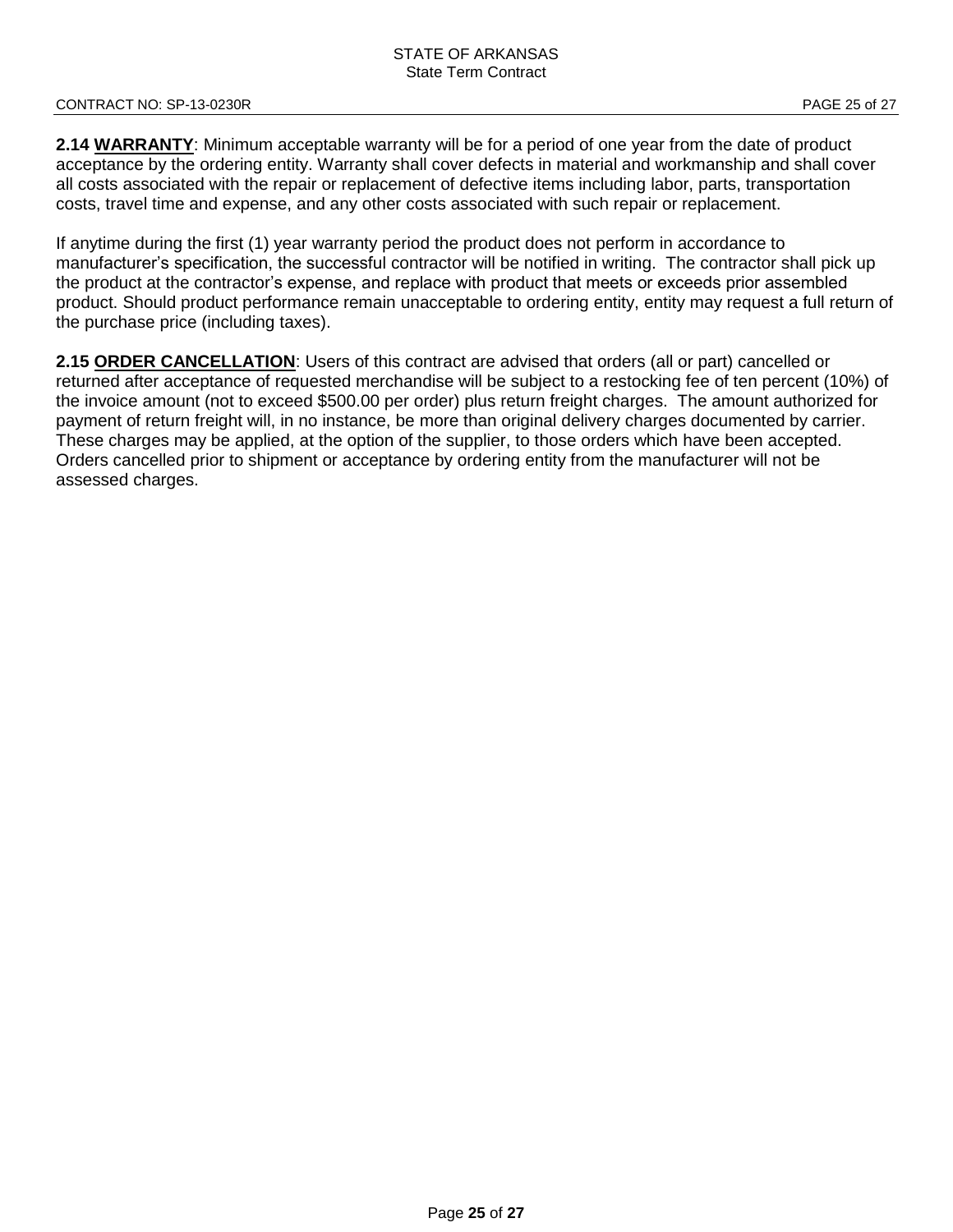## **TERMS AND CONDITIONS**

1. GENERAL: All terms and conditions stated in the invitation for bid govern this contract.

2. PRICES: Prices are firm and not subject to escalation, unless otherwise specified in the invitation for bid.

3. DISCOUNTS: All cash discounts offered will be taken if earned.

4. TAXES: Most state agencies must pay state sales tax. Before billing, the contractor should contact the ordering agency to find out if that agency must pay sales tax. Itemize state sales tax when applicable on invoices.

5. BRAND NAME REFERENCES: The contractor guarantees that the commodity delivered is the same as specified in the bid.

6. GUARANTY: All items delivered are to be newly manufactured, in first- class condition, latest model and design, including, where applicable, containers suitable for shipment and storage unless otherwise indicated in the bid invitation. The contractor guarantees that everything furnished hereunder will be free from defects in design, workmanship, and material; that if sold by drawing, sample or specification, it will conform thereto and will serve the function for which furnished. The contractor further guarantees that if the items furnished hereunder are to be installed by the contractor, such items will function properly when installed. The contractor also guarantees that all applicable laws have been complied with relating to construction, packaging, labeling, and registration. The contractor's obligations under this paragraph shall survive for a period of one year from the date of delivery, unless otherwise specified in the invitation for bid.

7. AWARD: This contract award does not authorize shipment. Shipment against this contract is authorized by the receipt of a purchase order from the ordering agency. A written purchase order mailed or otherwise furnished to the contractor results in a binding obligation without further action by either party.

8. DELIVERY: The term of the contract is shown on the face of the contract award. The contractor is required to supply the state's needs during this term. The number of days required to place the commodity in the receiving agency's designated location under normal conditions is also shown. Consistent failure to meet delivery without a valid reason may cause removal from the bidders' list or suspension of eligibility for award.

9. BACK ORDERS OR DELAY IN DELIVERY: Back orders or failure to deliver within the time required may be default of the contract. The contractor must give written notice to the Office of State Procurement and ordering agency of the reason and the expected delivery date. If the reason is not acceptable, the contractor is in default. The Office of State Procurement has the right to extend delivery if reasons appear valid. If the date is not acceptable, the agency may buy elsewhere.

10. DELIVERY REQUIREMENTS: No substitutions or cancellations are permitted without written approval of the Office of State Procurement. Delivery shall be made during agency work hours only, 8:00 a.m. to 4:30 p.m., unless prior approval for other delivery has been obtained from the agency. Packing memoranda shall be enclosed with each shipment.

11. STORAGE: The ordering agency is responsible for storage if the contractor delivers within the time required and the agency cannot accept delivery.

12. DEFAULT: All commodities furnished will be subject to inspection and acceptance of the ordering agency after delivery. Default in promised delivery or failure to meet specifications authorizes the Office of State Procurement to cancel this contract or any portion of same and reasonably purchase commodities elsewhere and charge full increase, if any, in cost and handling to the defaulting contractor.